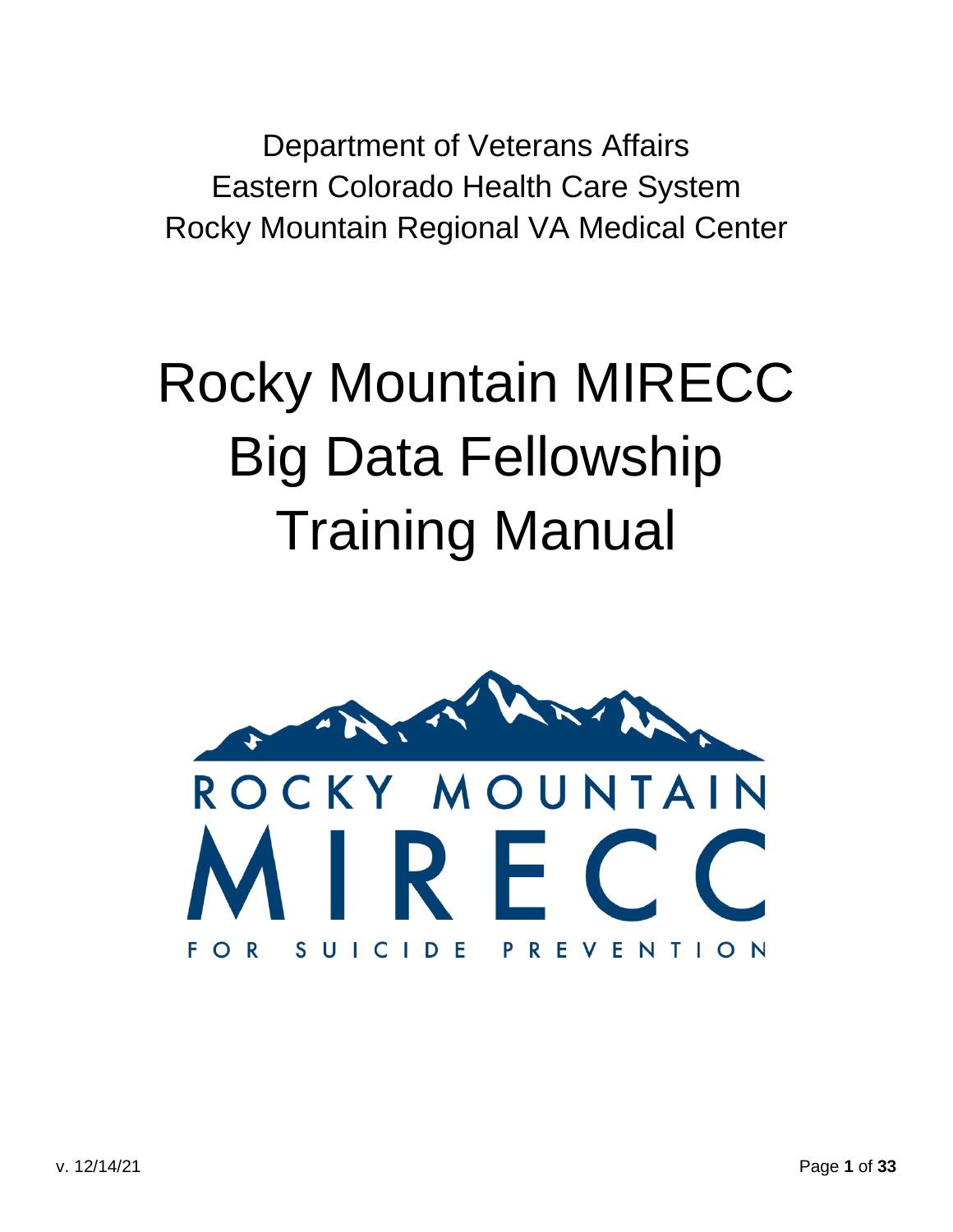| Overview: Rocky Mountain Mental Illness Research, Education, and Clinical Center 3 |  |
|------------------------------------------------------------------------------------|--|
|                                                                                    |  |
|                                                                                    |  |
|                                                                                    |  |
|                                                                                    |  |
|                                                                                    |  |
|                                                                                    |  |
|                                                                                    |  |
|                                                                                    |  |
|                                                                                    |  |
|                                                                                    |  |
|                                                                                    |  |
|                                                                                    |  |
|                                                                                    |  |
|                                                                                    |  |
|                                                                                    |  |
|                                                                                    |  |
|                                                                                    |  |
|                                                                                    |  |
|                                                                                    |  |
|                                                                                    |  |
|                                                                                    |  |
|                                                                                    |  |
|                                                                                    |  |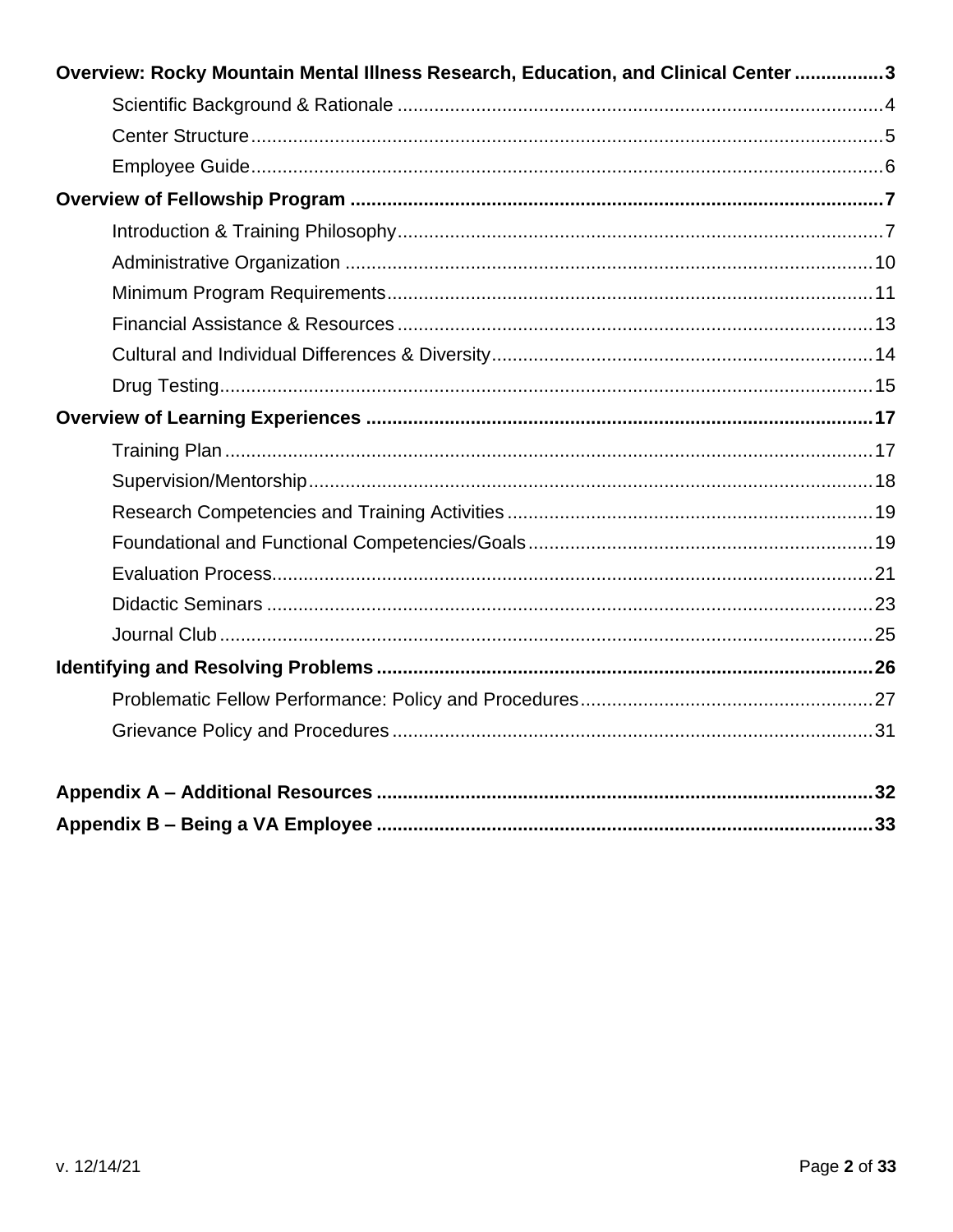# **Overview: Rocky Mountain Mental Illness Research, Education, and Clinical Center**

<span id="page-2-0"></span>The mission of the Rocky Mountain MIRECC is to study suicide with the goal of reducing suicidal ideation and behaviors in the Veteran population. Towards this end, the work of the Rocky Mountain MIRECC is focused on promising clinical interventions, as well as the cognitive and neurobiological underpinnings of suicidal thoughts and behaviors that may lead to innovative prevention strategies.

The Rocky Mountain (RM) Mental Illness Research, Education, and Clinical Center (MIRECC) for Suicide Prevention was awarded in 2004, and includes two sites, Denver and Salt Lake City (SLC). The work of the RM MIRECC is focused on promising clinical interventions and the public health model for suicide prevention, as well as increasing understanding regarding the cognitive and neurobiological underpinnings of suicidal thoughts and behaviors that may lead to innovative prevention strategies. The RM MIRECC website is a resource regarding current and past efforts: [https://www.mirecc.va.gov/visn19/.](https://www.mirecc.va.gov/visn19/)



**Figure 1. RM MIRECC Core Structure**

The organizational structure of the RM MIRECC maximizes the potential for communication and scientific interaction with a focus on rapid translation of research findings to clinical implementation. In addition to all Center staff/research meetings, the members of the leadership team regularly meet regarding: 1) system structure; 2) methods development; 3) research oversight; and 4) study findings. These interactions provide consistent opportunities to exchange ideas and data, and discuss strengths and challenges associated with the existing infrastructure, as well as strategies for improvement. More detailed descriptions of the cores can be found in the section entitled **Center Structure**.

Lisa A. Brenner, Ph.D., is the Director of the RM MIRECC and Deborah Yurgelun-Todd, Ph.D., is the Associate Director. Both sites are provided with support from the Research (Nazanin H. Bahraini, Ph.D., Director), Education (Edgar Villarreal, Ph.D., Director), Clinical (Bridget B. Matarazzo, Psy.D., Director), Data and Statistical (Jeri E. Forster, Ph.D., Director), and Administrative Cores (Maurand M. Robinson, Ph.D., Director of Operations).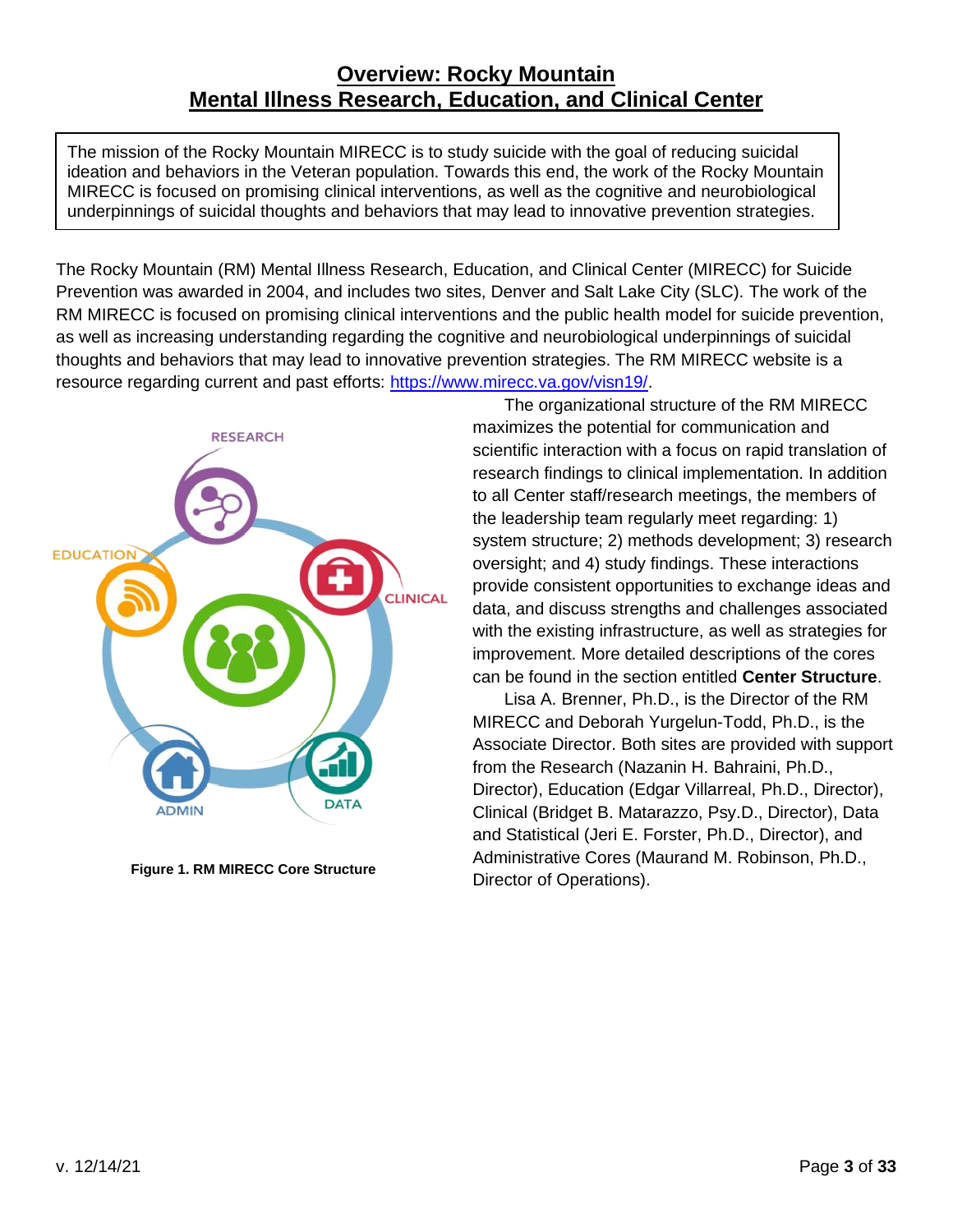# **Scientific Background & Rationale**

<span id="page-3-0"></span>Suicide prevention is the top clinical priority in the VA. There are approximately 20 million Veterans living in the U.S., with approximately 17.2 Veteran deaths by suicide per day in 2019. In alignment with the [VA National](https://www.mentalhealth.va.gov/suicide_prevention/docs/Office-of-Mental-Health-and-Suicide-Prevention-National-Strategy-for-Preventing-Veterans-Suicide.pdf)  [Strategy for Preventing Veteran Suicide](https://www.mentalhealth.va.gov/suicide_prevention/docs/Office-of-Mental-Health-and-Suicide-Prevention-National-Strategy-for-Preventing-Veterans-Suicide.pdf) (2018-2028), which underscores the need for urgency and collaboration, members of the RM MIRECC are working to promote Veteran wellness, provide training to clinician and community providers, and promote suicide prevention activities, education, and research. This includes developing and evaluating innovative assessment strategies, as well as upstream and downstream interventions.

To facilitate scientific efforts, the RM MIRECC has also adopted an adapted version of the National Institute of Health (NIH) operational phases of translational research, which range from T0 (basic and applied science research/pre-clinical and animal studies) to T4 (true benefit to society – translation to community). Using this framework facilitates evaluation of significant suicide-related variables and behaviors from diverse domains including clinical, familial, social, and



**Figure 2. Adapted NIH Conceptual Framework: Operational Phases of Translational Research**

biological perspectives, and addresses previous limitations in conceptualizing suicide risk based on a single dimension. This approach holds promise for accelerating the scholarship of discovery, while creating a fast track for implementing new findings.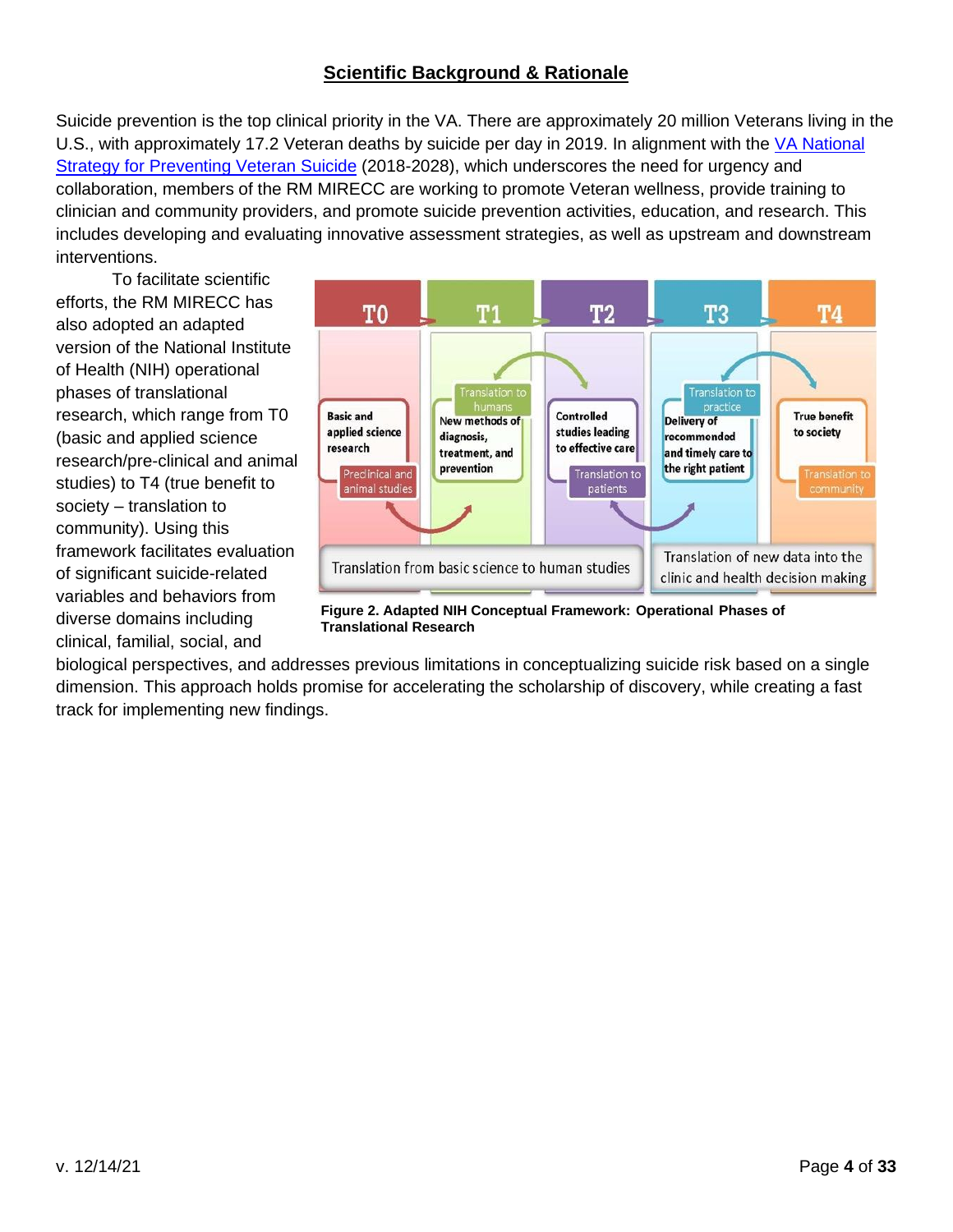# **Center Structure**

<span id="page-4-0"></span>As noted above, the RM MIRECC is co-located in Denver and SLC. The Director, Lisa Brenner, Ph.D., is located at the Denver site, and oversees activities at both locations. There are 62.79 full time equivalent employees (FTEE) in Denver including the following Core Leadership: Director of Research, Nazanin Bahraini, Ph.D.; Director of Clinical Services, Bridget Matarazzo, Psy.D.; Director or the Data and Statistical Core (DASC): Jeri Forster, Ph.D.; and Director of Operations, Maurand Robinson, Ph.D. There are 5.52 FTEE in SLC including the Associate Director, Deborah Yurgelun-Todd, Ph.D., and the Medical Director, Perry Renshaw, M.D. As noted above, across the two sites, staff are organized into five cores: Research, Education, Clinical, Data and Statistical, and Administrative.

**The Research Core:** Dr. Nazanin Bahraini is the Director of the Research Core and co-leads the Research Oversight Committee (ROC) with Dr. Maurand Robinson. The ROC oversees all research being conducted at the RM MIRECC. This process is facilitated via bi-monthly reviews of proposed projects to ensure both alignment with the Rocky Mountain mission and project feasibility. All approved projects are then reviewed annually to ensure safety and appropriate progress towards proposed outcomes. Committee members include representatives from both sites, including Drs. Lisa Brenner, Deborah Yurgelun-Todd, Perry Renshaw, Bridget Matarazzo, Nazanin Bahraini, Jeri Forster, Maurand Robinson, Meredith Mealer, and Ms. Kelly Stearns-Yoder.

**Education Core:** Dr. Edgar Villarreal is the Director of the Education Core. The main function of the Education Core is to promote the dissemination and implementation of suicide prevention research and other Centerrelated work among key stakeholders. This involves disseminating information to end-users across a wide range of settings, such as research conferences, non-VA community facilities, outreach events, the internet (RM MIRECC website: [http://www.mirecc.va.gov/visn19/\)](http://www.mirecc.va.gov/visn19/) and Veterans Health Administration facilities.

**Clinical Core:** Dr. Bridget Matarazzo is the Director of the Clinical Core. The Clinical Core is an interdisciplinary (psychology, social work, and psychiatry) group of providers and support staff with both clinical and research experience. The team has extensive experience in suicide risk assessment and management, and are engaged in clinical practice, implementation, research, and program evaluation/quality improvement. The Clinical Core has experience developing, piloting, and testing new suicide prevention interventions, as well as supporting national Office of Mental Health and Suicide Prevention operational work including REACH VET, the Suicide Risk Management Consultation Program, and VA Risk ID.

**Data and Statistical Core (DASC):** Dr. Jeri Forster is the Director of the DASC. The DASC functions to facilitate the research and mission of the RM MIRECC. This is achieved through rigorous study design; efficient management of data that ensures its quality and integrity; and statistically sound data analysis and interpretation. DASC members provide research teams with support throughout the life of a study, from inception to publication of final analyses. To maximize rigor and productivity, the DASC has created systems for data management and statistical analyses. This requires knowledge and attention to regulatory requirements and emerging technologies. DASC additionally supports the continuing development of DASC core members, RM MIRECC Investigators, and resources available within the Center.

**The Administrative Core:** Dr. Maurand Robinson is the Director of Operations. In this role, she leads the Administrative Core and oversees budgetary planning, contracting, and post-award grants management. The Administrative Core oversees all administrative processes, including (but not limited to) distributing and tracking equipment, purchasing, tracking trainings, travel, timekeeping, and human resources.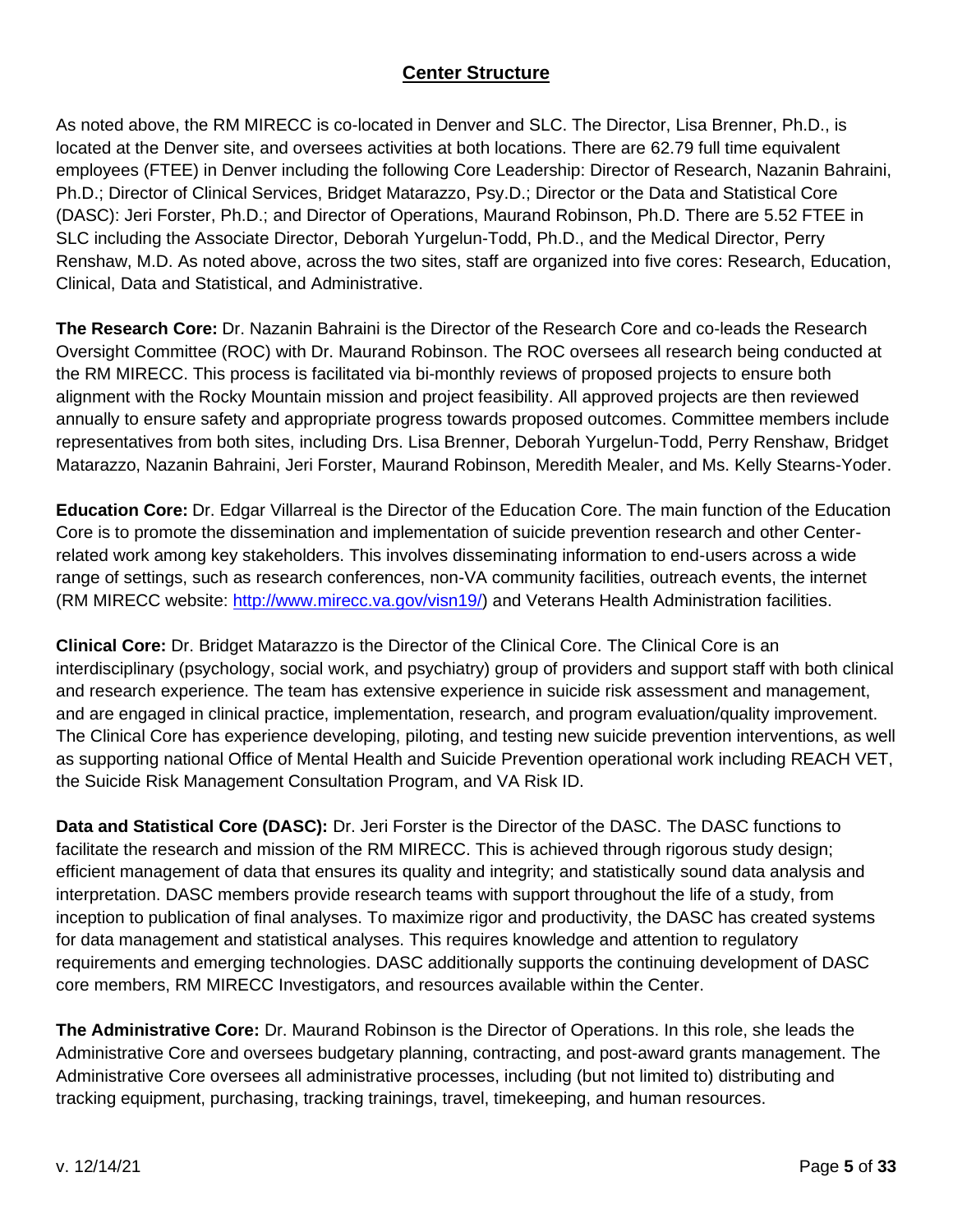# **Employee Guide**

## <span id="page-5-0"></span>Link to RM MIRECC Employee Guide: [R:\MIRECC Psych\MIRECC Employee Guide](file://///r01echhsm02.r01.med.va.gov/research_data/MIRECC%20Psych/MIRECC%20Employee%20Guide)

The Employee Guide contains lots of helpful information for navigating the VA and the RM MIRECC, including:

- Links to important websites
- Important RM MIRECC mail groups
- Information about parking at RMR VAMC
- How to set up your VA email
- How to set up your voicemail/using VA phones
- How to reserve exam/interview rooms for seeing patients/participants
- How to map to printers and the R drive
- How to request hospital keys
- How to request annual or sick leave
- And so much more!

The Employee Guide Folder also contains links to other useful RM MIRECC guides/SOPs, including:

- RM MIRECC Training Guide
- RM MIRECC Travel SOP
- RM MIRECC Publications SOP
- RM MIRECC Participant Payment SOP
- RM MIRECC Telework Policy
- RM MIRECC Inclement Weather Policy
- RM MIRECC Emergency Recall Roster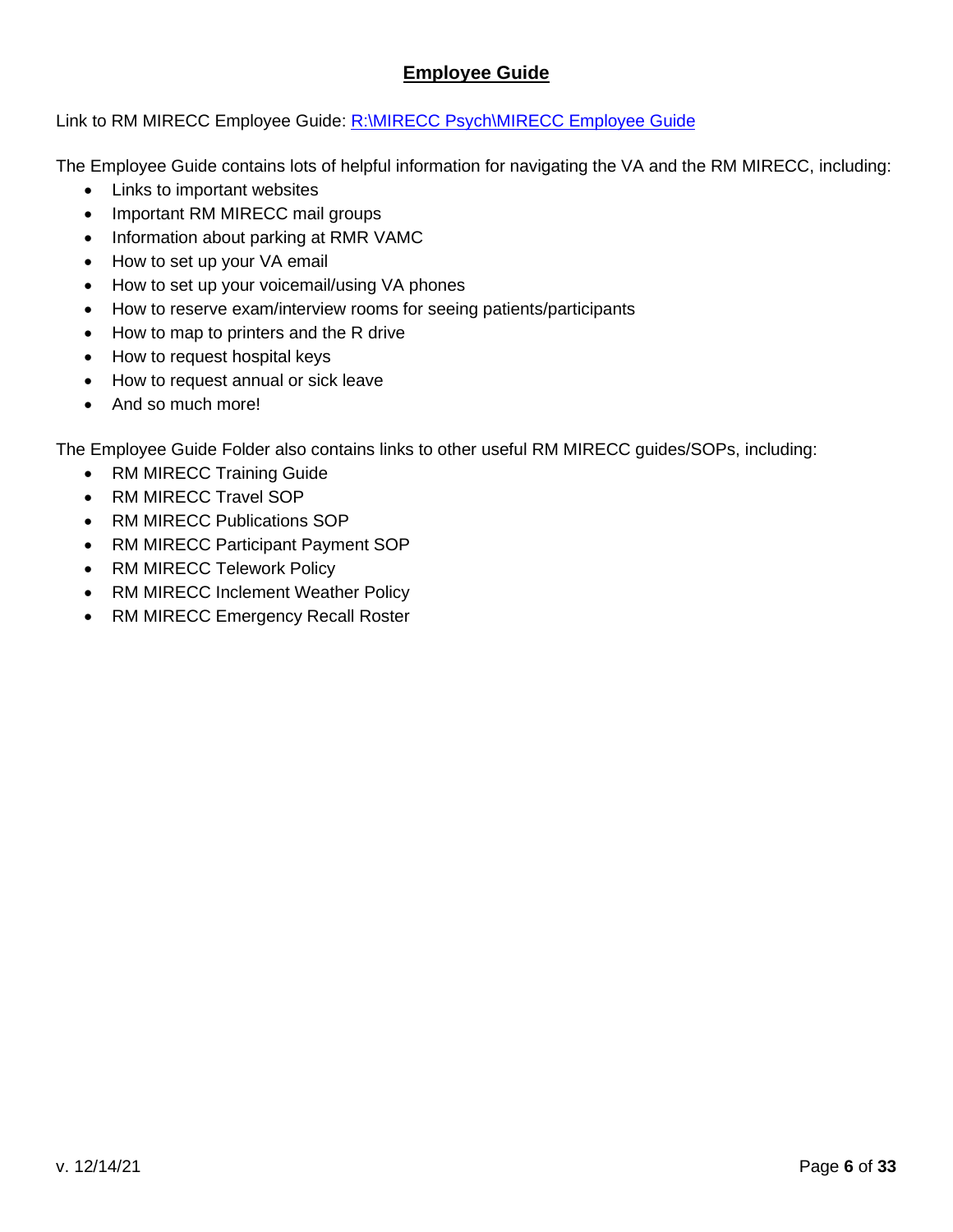# **Overview of Fellowship Program**

# **Introduction & Training Philosophy**

<span id="page-6-1"></span><span id="page-6-0"></span>The mission of the RM MIRECC Big Data Fellowship Program is to train data scientist and researchers in the high priority area of mental health care for Veterans, with an emphasis on prevention of risky behaviors among Veterans/military service members. The clinical and research focus of the RM MIRECC is the assessment and treatment of individuals with severe psychiatric disorders and/or physical conditions, including combat-related syndromes, who are also at risk for suicide. There is also an emphasis on the accurate evaluation of the interaction between cognition and suicide in individuals with psychiatric diagnoses and/or physical conditions, as well as evidence-based intervention.

RM MIRECC recognizes the rapid increase of data generated in the clinical setting and its potential to enhance our understanding of risk and its impact on patient care outcomes. This program seeks to leverage the VA data system to support clinically relevant, 2-year-long training and research opportunities in collaboration with VA researchers. The goal of the program is to train a new cadre of scientist that possess the skills to manage and analyze large-scale, multiple element patient data sets and to develop new models that complement existing methodologies in patient-centered outcomes with a focus on Veteran suicide risk and prevention research.

The RM MIRECC Big Data Fellowship in Mental Illness Research and Treatment is located at the Rocky Mountain Regional VA Medical Center (RMR VAMC), which is part of the Department of Veterans Affairs Eastern Colorado Health Care System (ECHCS) within the VA Rocky Mountain Network (VISN 19).

The current Training Director is Edgar Villarreal, Ph.D.

The [VA Office of Academic Affiliations](http://www.va.gov/oaa) offers the VA Advanced Fellowship Program in Mental Illness Research and Treatment at 26 VA sites through MIRECC (Mental Illness Research, Education, and Clinical Center), SMITREC (Serious Mental Illness Treatment, Research, and Evaluation Center), NCPTSD (National Center for PTSD), and COEs (Centers of Excellence). The VISN 21 MIRECC serves as the national coordinating center for the program and is co-directed by Ruth O'Hara, Ph.D., Sherry Beaudreau, Ph.D., Dr. Laramie Duncan (Director of Data Science Track).

MIRECC/CoE VA Advanced Fellowship in Mental Illness Research and Treatment Website: [https://www.mirecc.va.gov/mirecc\\_fellowship.asp](https://www.mirecc.va.gov/mirecc_fellowship.asp)

The RM MIRECC Big Data Fellowship is a full-time, two-year training program. Fellows participate in individualized, mentored research and training, emphasizing the design and implementation of epidemiologic and health services research projects from large scale data systems. Fellows participate in clinically informed research projects, including a fellow-led project developed in conjunction with their Research Mentor.

## **Activities related to the RM MIRECC Big Data Fellowship Program described below take place in Denver at the RMR VAMC.**

RMR VAMC is designated as a 1-A (High Complexity) tertiary VA medical facility that is the hub to the integrated health care system that comprises VA ECHCS. Given the range and volume of services offered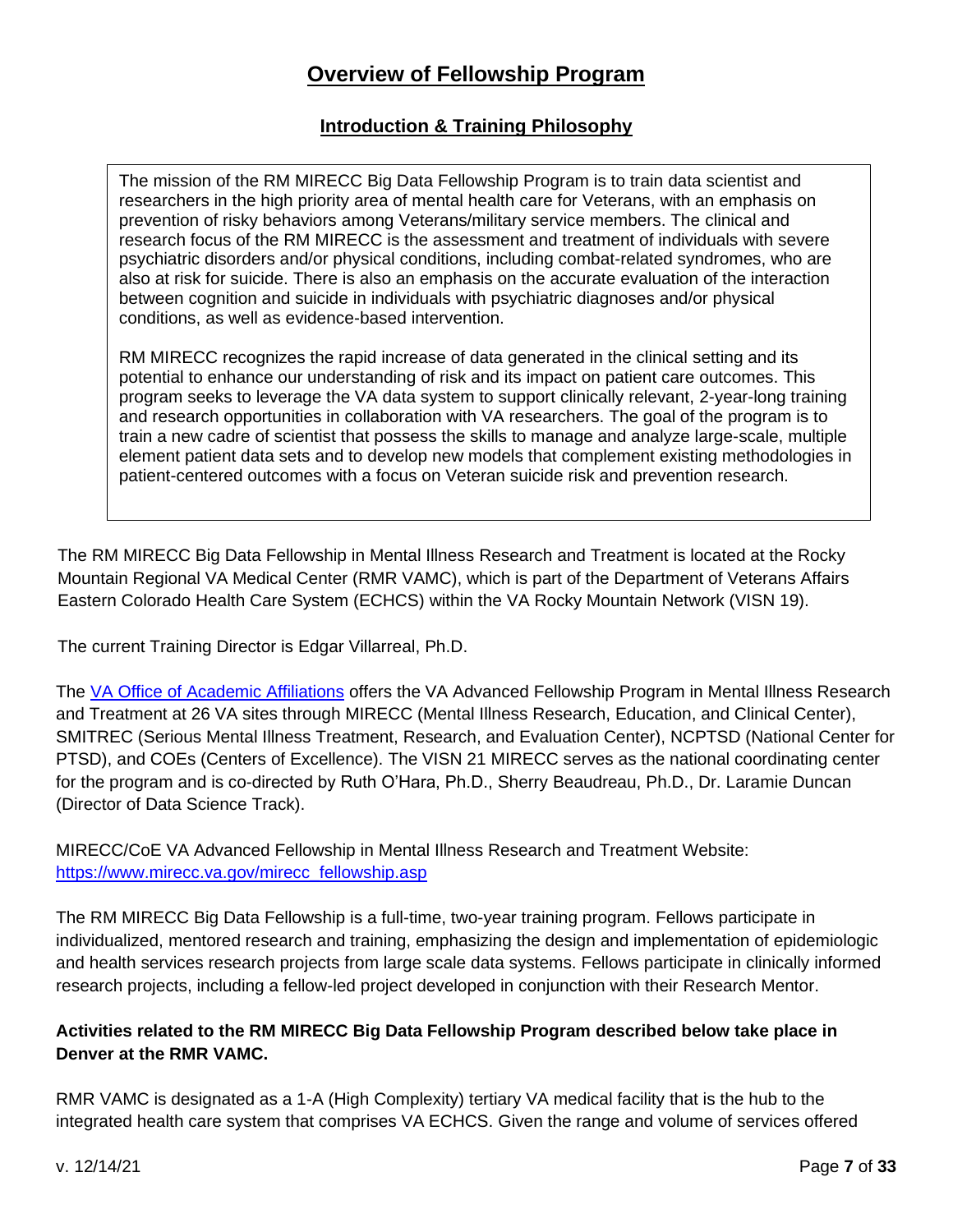through VA ECHCS, and the RMR VAMC, Fellows are afforded ample opportunity to work with Veterans from a range of diverse backgrounds, including SES, racial/ethnic, age, cognitive ability, physical ability, military service, military era, health concerns, and mental health diagnoses. As a federal facility, RMR VAMC adheres to infrastructure compliance requirements of the Americans with Disabilities Act (ADA).

RMR VAMC is a major teaching medical facility affiliated with the medical, dental, pharmacy, and nursing schools of the University of Colorado, Anschutz Medical Campus, School of Medicine. Medical residency programs are maintained in Medicine and Surgery and their sub-specialties, as well as Psychiatry, Neurology, Physical Medicine and Rehabilitation, Anesthesia, Pathology, Radiology, and Dentistry. This setting affords the scope of patients and services necessary to provide a broad experiential base and varied educational opportunities for the Big Data Postdoctoral Fellows. Members of the RM MIRECC Big Data Fellowship Faculty are most closely tied with the Department of Psychiatry, University of Colorado Anschutz Medical Campus (CU-AMC); some faculty also maintain affiliations with the Departments of Physical Medicine & Rehabilitation and Neurology. The three components of academic enterprise- education, research, and clinical psychiatric care - are reflected by the work conducted in the Department of Psychiatry, which is currently headed by C. Neill Epperson, M.D. [\(https://medschool.cuanschutz.edu/psychiatry/home/meet-the-chair\)](https://medschool.cuanschutz.edu/psychiatry/home/meet-the-chair).

## CU-AMC Department of Psychiatry Website:<https://medschool.cuanschutz.edu/psychiatry>

Postdoctoral Fellowship training at the RMR VAMC is a sequential and cumulative process that is graded in complexity. We view the Fellowship years as a period of professional transition, from the more narrowly defined roles and perspectives of the post-graduate student towards the more broadly defined roles and perspectives of an independent research scientist. During these years, we anticipate a number of changes will occur in the Postdoctoral Fellows' skills, perspectives, and professional identity. The RM MIRECC Big Data Fellowship Program seeks to foster these changes in an organized and systematic way. Fellows arrive at different places in their professional development. Initial discussions with the Training Director about Fellowship goals and objectives allow for the Postdoctoral Fellows to clarify and individually tailor which areas of professional functioning will be a focus for the greatest growth, and which areas will require less intensive emphasis. The training program measures students' progress over the course of the Fellowship against criteria which are rooted in competencies and person-specific goals and objectives agreed upon by Fellows, mentors/supervisors, and the Training Director. Fellows receive both structured and informal feedback regarding their progress (the process by which this occurs will be further described in the **Evaluation Process**  section).

It is our expectation that individuals who successfully complete the Fellowship will be prepared to: 1) design and implement research studies aimed at improving clinical care with an emphasis on suicidology. At the culmination of their Fellowship, each Fellow will have attained advance practice competencies in the following domains:

## **1. Foundations of Suicide Prevention Research**

- a. Measuring Suicide Risk
- b. Designing Suicide Prevention Research

## **2. Data Management and Analysis**

- a. Fundamentals of Data Management
- b. VA Big Data Expertise (e.g., CDW, VADIR, USVets, MDR)
- c. Advanced Data Analysis

## **3. Team Science Fundamentals**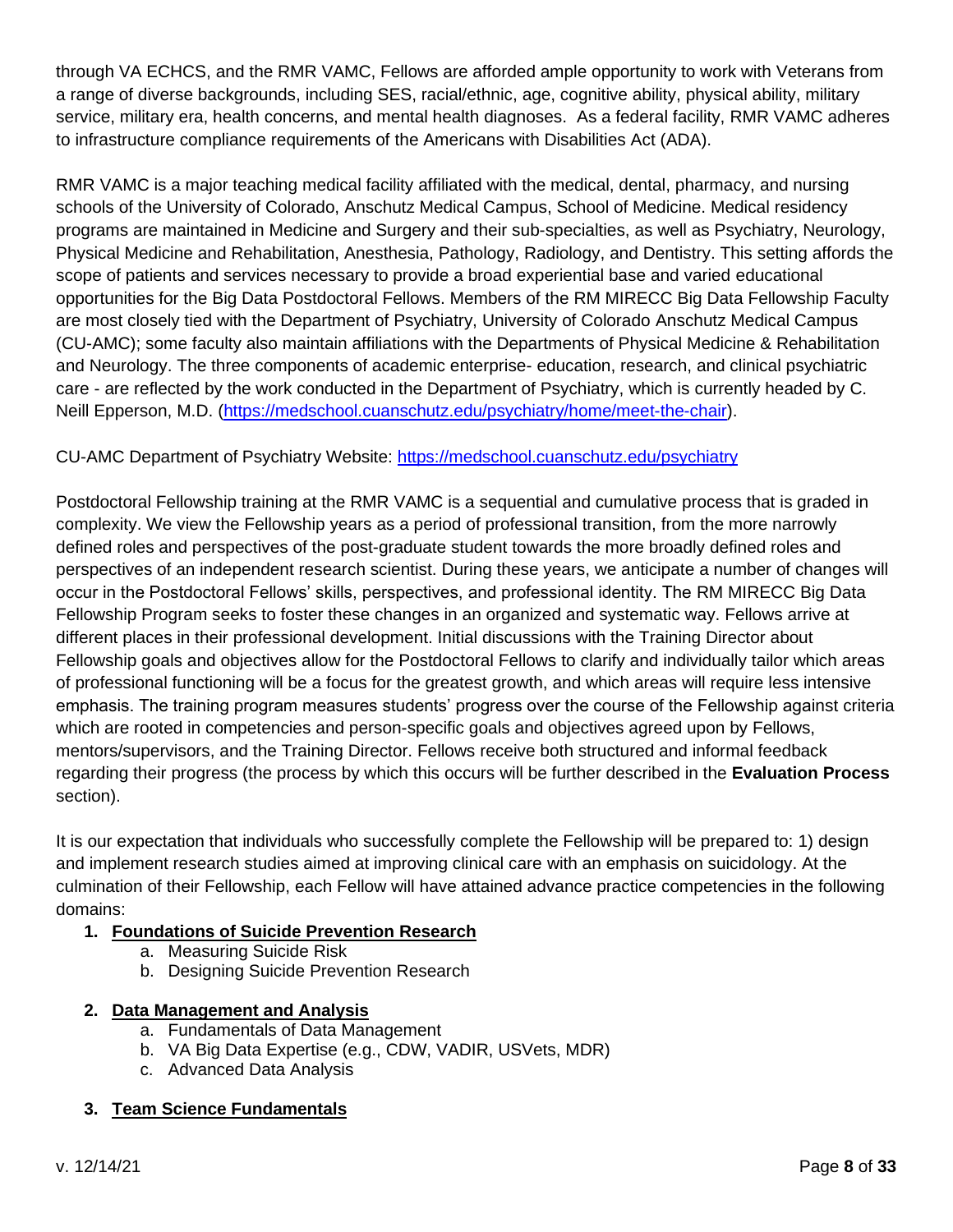- a. Grant Writing
- b. Research Design and Execution
- c. Critical Analysis
- d. Academic Writing
- e. Translational Research

#### **4. Professionalism and Communication**

- a. Professional Communication
- b. Collaboration and Partnership
- c. Professionalism and Ethics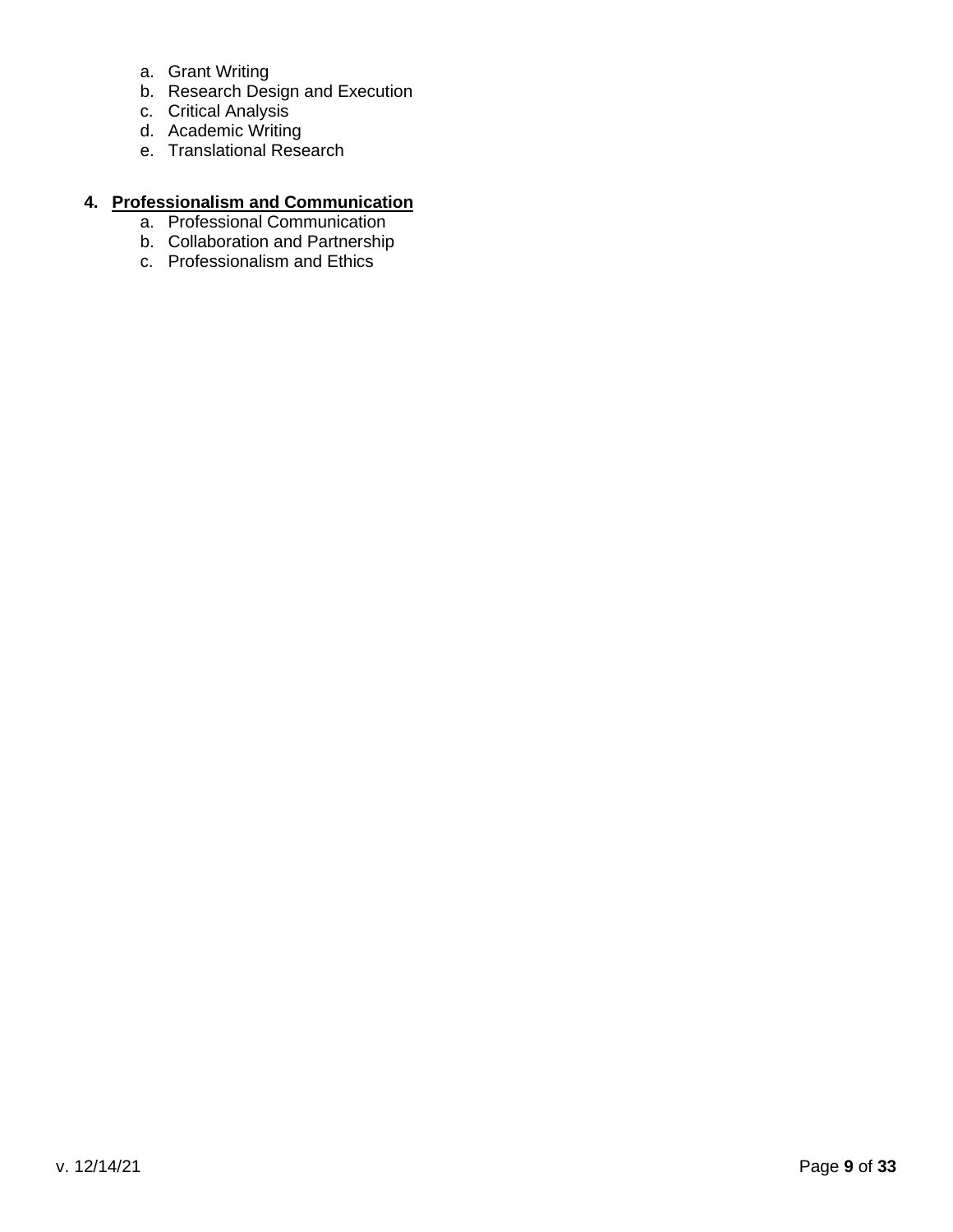# **Administrative Organization**

<span id="page-9-0"></span>The RM MIRECC Big Data Fellowship Training Program is administered by the Training Committee, which is chaired by the Training Director. The RM MIRECC Training Director, Edgar Villarreal, Ph.D., is a licensed psychologist who oversees all aspects of the training program including supervision requirements, the training process, recruitment and selection of Fellows, and administration. Members of the Training Committee include training supervisors who represent each of the core areas of the structure of the RM MIRECC (Clinical, Research, Education, and Data Cores): Jeri E. Forster, Ph.D., Nazanin H. Bahraini, Ph.D., and Bridget B. Matarazzo, Psy.D. Other members of the Training Faculty include: Sean Barnes, Ph.D., Lisa Betthauser, Ph.D., Lauren Borges, Ph.D., Bryann DeBeer, Ph.D., Claire Hoffmire, Ph.D., Ryan Holliday, Ph.D., Suzanne McGarity, Ph.D., Lindsey Monteith, Ph.D., and Hal Wortzel, M.D. Administrative support is also allocated to the training program. The Training Committee and the Training Faculty have a joint monthly meeting, led by Dr. Villarreal, where discussion center on issues ranging from competencies of individual Fellows' performance, program needs, and implementation.

The Training Director has the following roles: 1) works with Fellows and Faculty to address training goals and outcomes; 2) monitors all evaluations and would become involved if there were any problems with a Fellow or Faculty Member that required mediation to improve performance; 3) handles requests for funding for the Fellowship Program and manages all reporting to the VA Office of Academic Affiliations (OAA); 4) oversees the recruitment and selection of all Big Data Fellows, and 5) communicates with accrediting bodies. In short, the Training Director is responsible for ensuring that the stated goals and objectives for the training program are met and the training resources necessary to accomplish these goals are available.

Fellows are involved in program administration in several ways. After discussing with their research supervisors, each Fellow meets with the Training Director to discuss their overall training goals. Each Fellow and the Training Director also meet to evaluate overall progress, and strengths and weaknesses of the training program. The Training Director and fellows also meet jointly for a Monthly Training Director & Fellows Meeting to provide a recurring touchpoint to help address any program or training needs identified by the fellows or training program.

Fellows receive formal verbal and written feedback regarding goals/objectives from research supervisors every six months. Fellows also provide supervisors with formal verbal and written feedback every six months. This allows for clear communication between the supervisor/mentors and Fellows regarding goals/objectives and performance. Dr. Villarreal reviews all written evaluations. If at any time, specific concerns regarding a Fellow's performance arise, Faculty Members are instructed to contact the Training Director. Concerns may be further discussed with MIRECC Faculty, members of the Training Committee, and/or the Fellow. At that time, a decision is made regarding whether further action is indicated. If deemed necessary, a written remedial plan would be initiated to maximize chances of successful problem resolution and program completion. The series of actions to be initiated if a deficiency or problem in progress were noted is outlined in the Policies and Procedures for a Problematic Postdoctoral Fellow.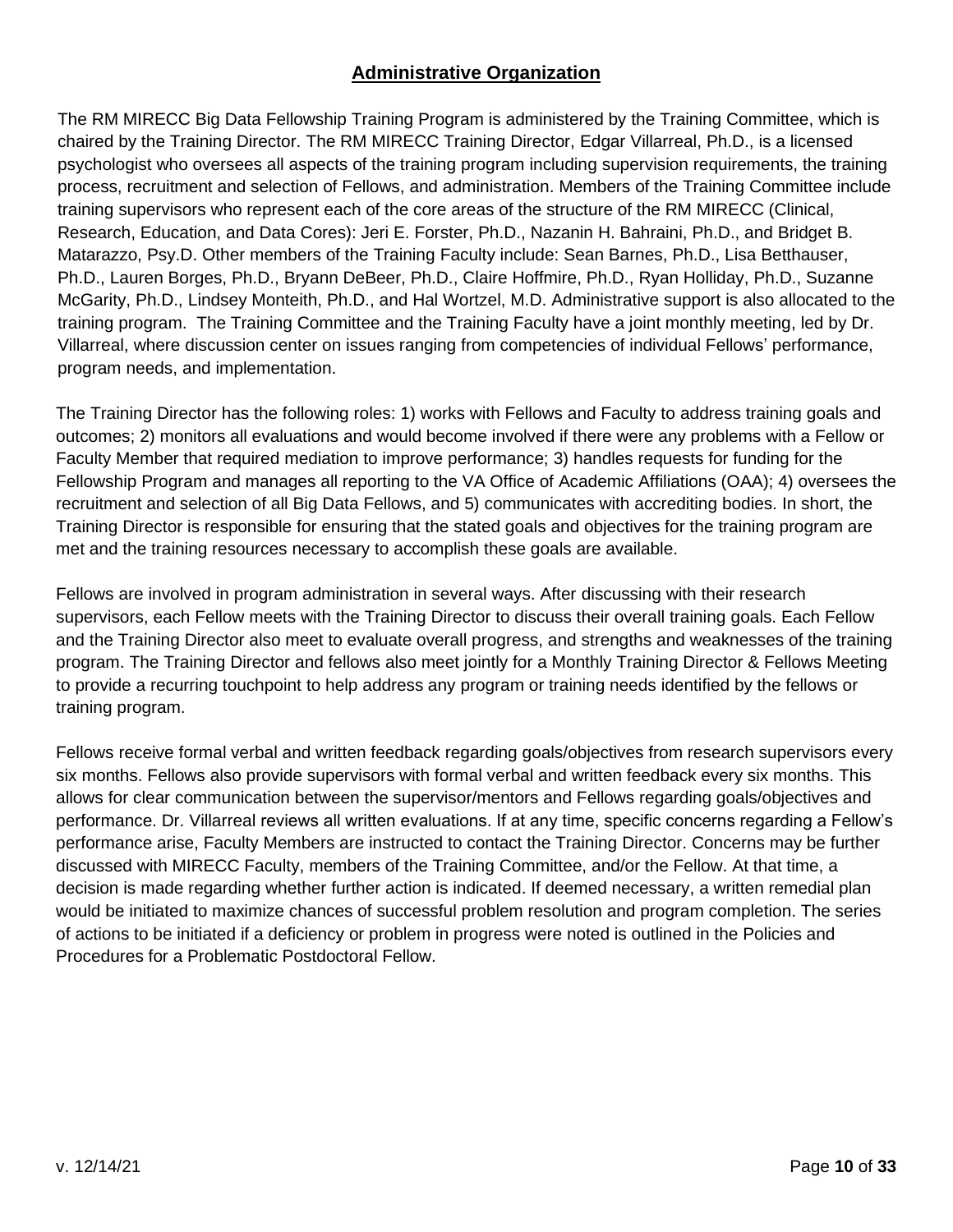# **Minimum Program Requirements**

<span id="page-10-0"></span>The following expectations are discussed with each Fellow at the beginning of each academic year and are reviewed every six months to both ensure progress and to determine additional training goals relevant to the Fellows' areas of interest.

The following are minimum requirements for successful completion of our program:

- 1. **Didactics:** Fellows must attend all VA Data Science sessions (4th Wednesday of each month), plus at least one other Advanced Fellowship National HUB Site VTEL (1st – 3rd Wednesday of the month). Fellows and supervisors will review the scheduled national didactic curriculum and will help develop a personalized training plan to identify what other formal/informal learning opportunities may be used to supplement fellows' individualized training goals. These opportunities can include, but are not limited to, VA-sponsored cyber seminars, outside virtual and in-person methods courses (e.g., via Statistical Horizons), and methods workshops offered as part of high-quality scientific conferences (e.g., The Society for Epidemiologic Research annual meeting).
- 2. **Research Competencies** Successfully complete the research competency requirements, as evidenced by formal evaluation by the research mentor. This equates to scores of 2 or above in Year 1, and scores of 3 or above by completion of Year 2.
- 3. **Data And Statistical Core Training** Fellows will dedicate 25% of their time every year to participates in consultation activities with the MRECC Data and Statistical Core (DASC). This will include working with PIs across the MIRECC to provide methodological support in their areas of growth and expertise. In support of this effort, DASC will provide training in good data practices, acquisition and management of big data, and statistical mentorship.
- 4. **Dissemination Activities** Fellows will participate in a minimum of at least 6 activities (3 per year) that allow for the dissemination of findings from the work they invest in during their training. Dissemination includes standard academic channels (i.e., presentations at scientific conferences and publications in peer-reviewed journals), as well as alternative approaches (e.g., Journal Club, visual abstracts, podcasts, etc.).
	- a. Submission of at least 5 articles for publication in peer-reviewed journals throughout the 2-year training period. Two of the manuscripts must be first author publications.
	- b. Present at 4 local or national professional conferences/settings (2 per year) regarding research area(s) of interest throughout the 2-year training period.
- 5. **Research Project(s)** All fellows will participate in a minimum of at least two (2) substantial research or healthcare improvement projects, suitable for publication in a peer-reviewed journal, to which they make a substantive, independent, and identifiable contribution to further suicide prevention research. *Substantive contributions are defined by but not limited to developing own research aims, methodology, and/or conducting secondary analysis of existing data.* The projects should leverage VA and/or VAadjacent data systems through big data/bioinformatics and/or health services approaches and should be relevant to improving Veteran health.
- 6. **Grant Writing** Participate in writing at least 2 grants and/or funding proposals for research throughout the 2-year training period.
- 7. **Professionalism** Maintains consistently professional and ethical conduct in professional settings throughout the duration of training (via formal evaluation with supervisors/mentors and the Training Director).

Finally, our expectations of Fellows (and faculty) extend beyond performance and achievement. We expect Fellows to consistently behave in a fully professional and ethical manner. Fellows are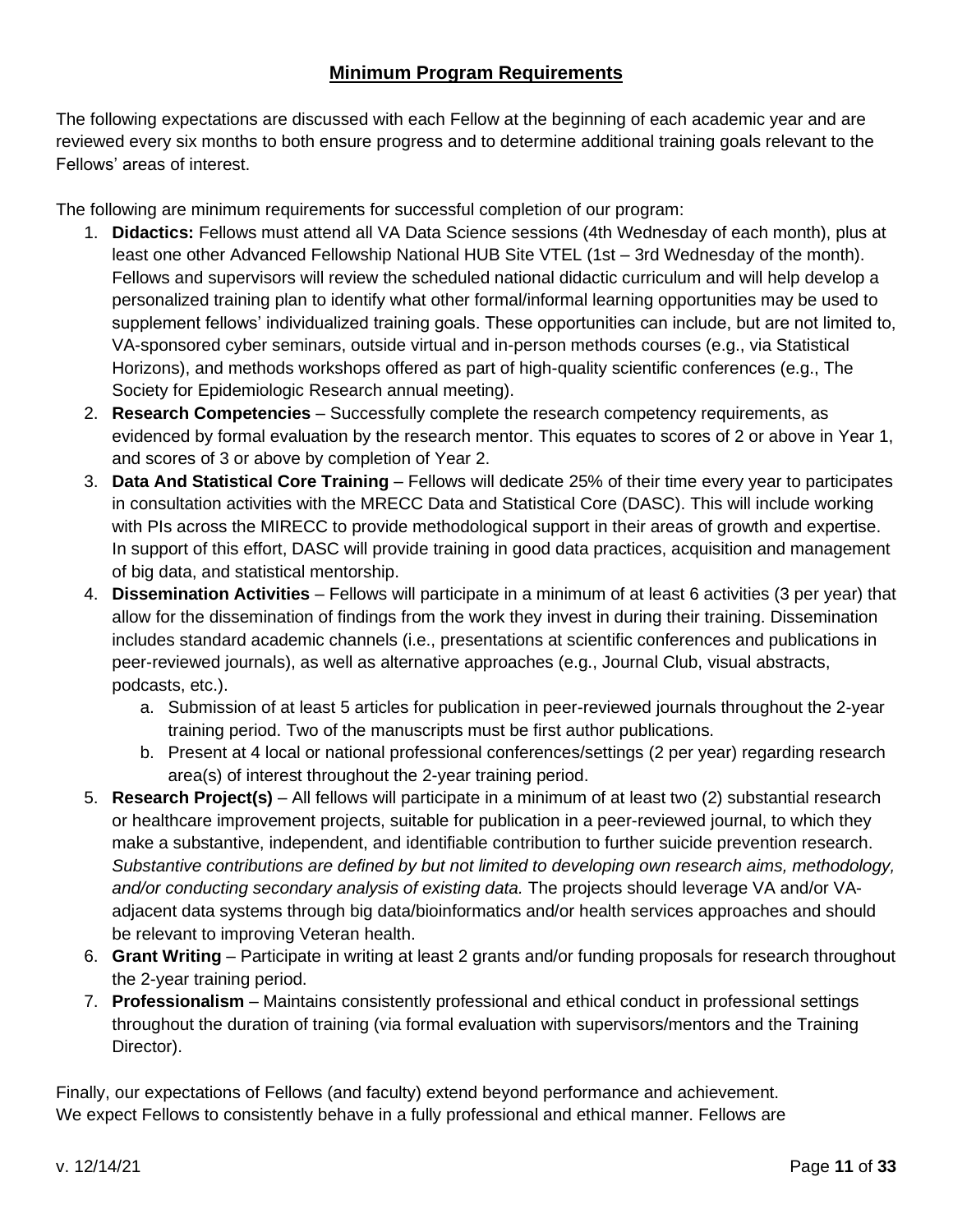expected to adhere to all relevant RMR VAMC policies regarding the diagnosis, treatment and clinical management of patients and the appropriate conduct of research. Fellows are to ensure patient privacy and confidentiality by adhering to HIPAA guidelines and RMR VAMC policies regarding the secure storage of clinical research data.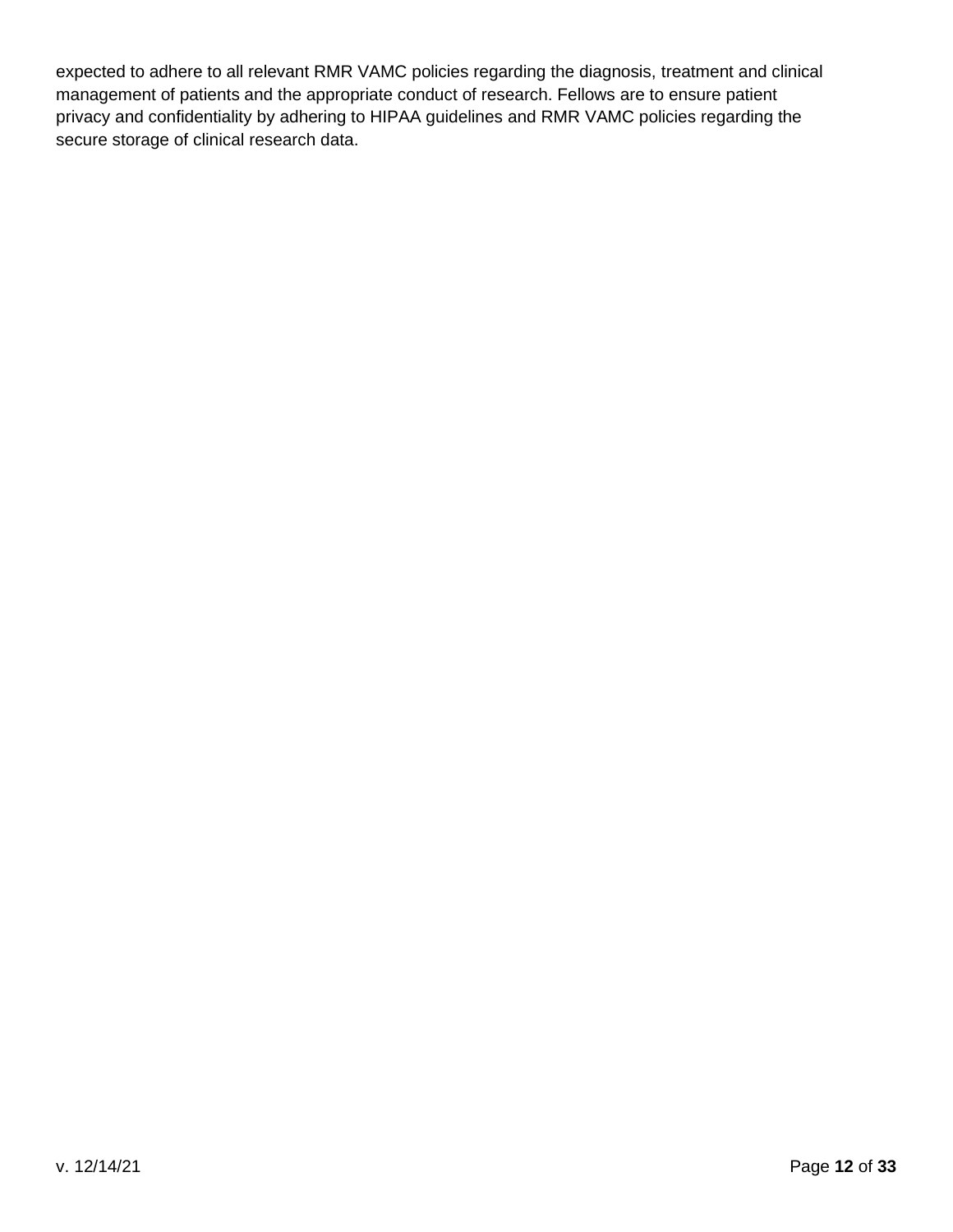# **Financial Assistance & Resources**

<span id="page-12-0"></span>Postdoctoral Fellows receive an annual stipend established by VA OAA. Advanced Fellowship stipend information can be found at the following link by first selecting the Denver (VAMC) and the appropriate program year and then scrolling down to the "ASSOCIATED HEALTH (FELLOW)" stipend: [https://vaww.oaa.med.va.gov/DBReports/AFStipends.aspx.](https://vaww.oaa.med.va.gov/DBReports/AFStipends.aspx) Fellows accrue 13 days of annual leave and 13 days of sick leave each year (4 hours of annual and 4 hours of sick per pay period), and such leave can be requested throughout the Fellowship. Fellows also have 10 paid Federal holidays during the calendar year. Policies regarding leave accrual and use were established at the national level. The Fellowship Training Director, with input from the MIRECC Training Faculty, will approve Authorized Absence (leave that does not detract from annual leave hours) to encourage Fellows to attend educational and professional advancement seminars, conferences, and other meetings outside RMR VAMC. Fellows are eligible for Federal Employee Health Care Benefits, but are not eligible for Vision, Dental, Family and Medical Leave Act (FMLA), or paid parental leave benefits.

Within the RM MIRECC each Fellow is allocated a furnished desktop workspace that includes a desktop computer, dual monitors, telephone with individual voicemail, internet and intranet access, and a VA email address. Word-processing, database, slide preparation, and statistical software are readily available, as are treatment rooms, clerical support, and office supplies. Fellows have access to the VA Electronic Medical Library and the CU-AMC Medicine Library (https://library.cuanschutz.edu/). As such, Fellows have access to a wide range of peer-reviewed journals. They are also provided with access to Endnote. Fellows have access to a library of treatment manuals and tests for providing empirically supported treatments and complex neuropsychological and personality assessments. Many of these measures are provided as part of the VA Mental Health Testing Package.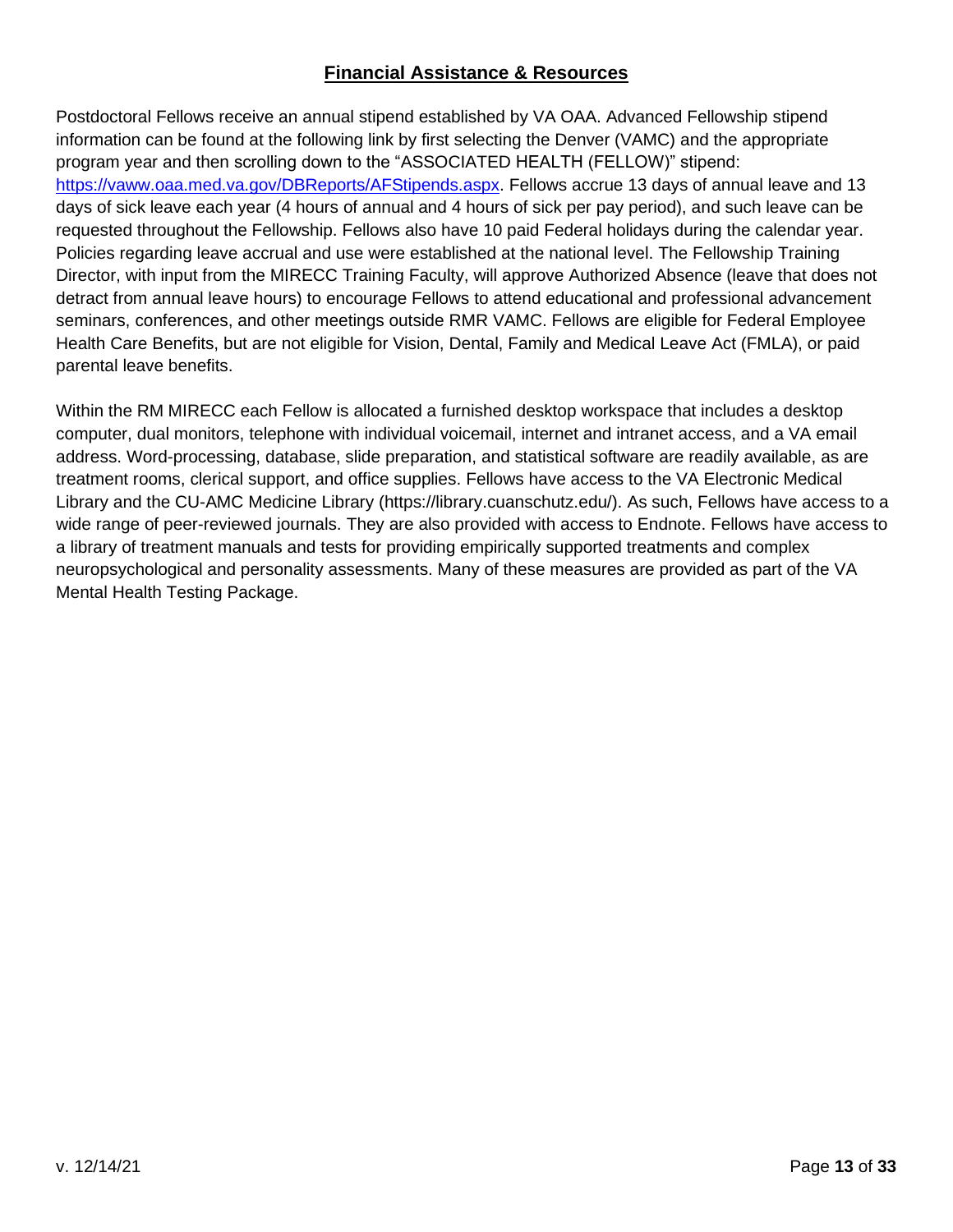# **Cultural and Individual Differences & Diversity**

<span id="page-13-0"></span>The RM MIRECC Faculty is committed to following the APA Multicultural Guidelines: An Ecological Approach to Context, Identity, and Intersectionality (2017)\*.

Individual and cultural diversity are issues both Postdoctoral Fellows and Staff need to be sensitive to, particularly regarding how these differences affect clinical and research practice. MIRECC faculty place special emphasis on the discussion of clinical, research, ethical, and legal issues related to cross-cultural differences during formal didactic experiences. These issues are further emphasized in supervision. Supervisors assess their supervisees on their awareness of diversity issues and their ability to translate their awareness into their case formulations, interventions, and research designs. Our commitment to training culturally sensitive Postdoctoral Fellows is reflected in the fact that supervisors are asked to comment on Fellows' strengths and weaknesses in multicultural diversity when assessing skills. Moreover, one of the seven program goals and objectives is related to cultural diversity and individual differences.

The RM MIRECC adheres to nondiscrimination policies and procedures in all employment and patient care activities. Such policies mandate that employees and applicants for employment be treated fairly and equitably without regard to age, race, color, creed, sex, physical or mental handicap, national origin, or sexual orientation. The fellowship training staff within the VA and the RM MIRECC is diverse in training background, theoretical orientation, ethnicity, gender orientation, and clinical approach.

Each year, the RM MIRECC Fellowship Program is open and active in seeking a diverse pool of candidates. We recognize that strident recruitment efforts are a necessary but not sufficient for creating and maintaining a diverse scholarship community within our program. Specifically, we recognize that effective retention of diverse staff and trainees requires the creation and maintenance of a welcoming environment that offers respect for the cultural backgrounds of all Fellows and Staff. This facilitates an optimal learning environment for our trainees.

\*American Psychological Association. 2017. *Multicultural Guidelines: An Ecological Approach to Context, Identity, and Intersectionality*. Retrieved from:<http://www.apa.org/about/policy/multicultural-guidelines.pdf>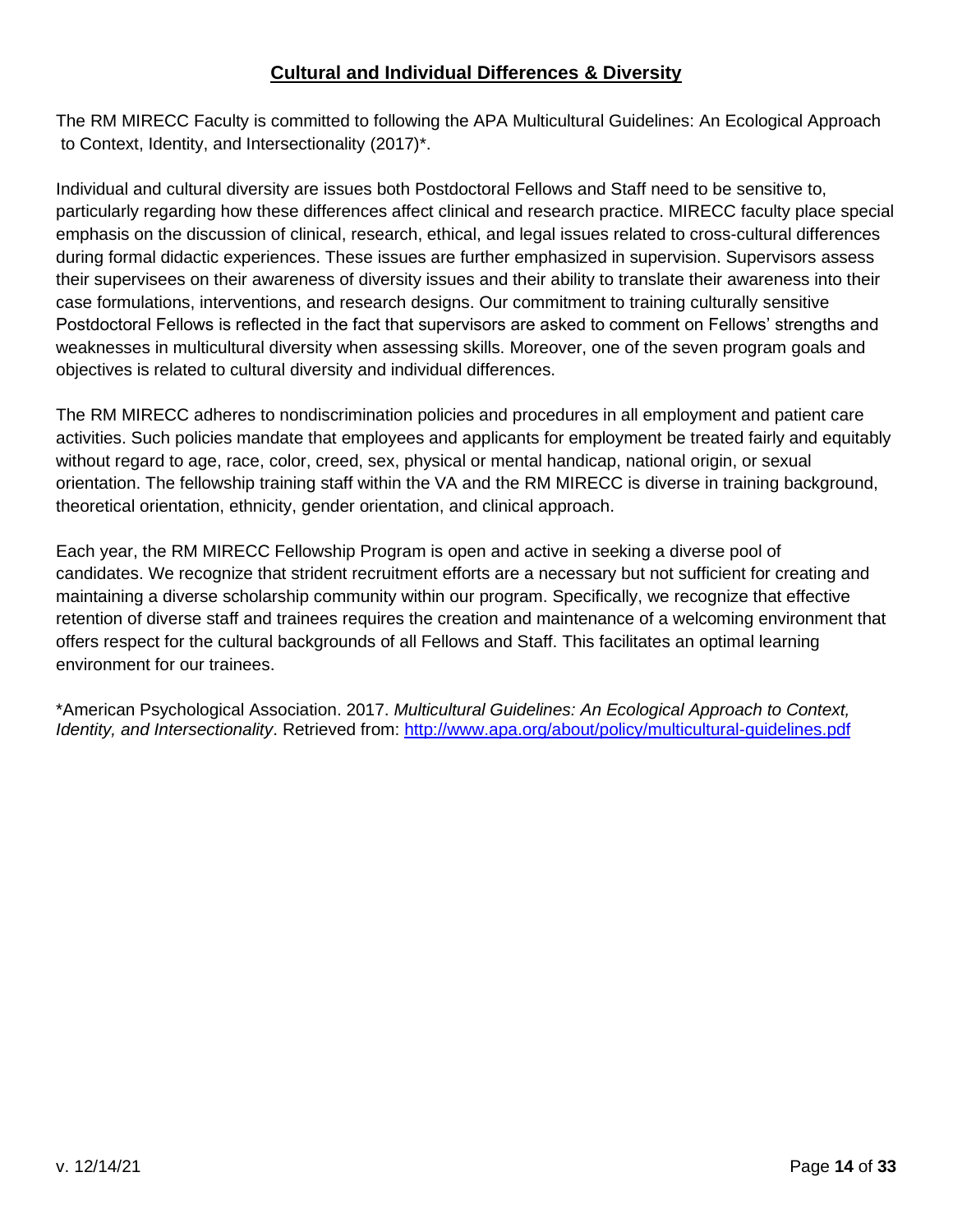# **Drug Testing**

# <span id="page-14-0"></span>**VA Drug-Free Workplace Program: Guide for Veterans Health Administration (VHA) Health Professions Trainees (HPTs)**

In 1986, President Reagan signed Executive Order 12564, Drug-Free Federal Workplace, setting a goal to prevent Federal employee use of illegal drugs, whether on or off duty. In accordance with the Executive Order, VA established a Drug-Free Workplace Program, and aims to create an environment that is safe, healthful, productive and secure.

As you should already know:

- **All** VHA HPTs are exempt from pre-employment drug-testing.
- **Most** VHA HPTs are in testing designated positions (TDPs) and subject to random drug testing.
- **All** VA employees appointed to a TDP (including HPTs) must sign a *Random Drug Testing Notification and Acknowledgement Memo*. **The list of exempt positions (NOT TDP) is on the memo (see link below).**
- All HPTs in TDPs are subject to the following types of drug testing:
	- o Random;
	- o Reasonable suspicion;
	- o Injury, illness, unsafe or unhealthful practice; and
	- o Follow-up after completion of a counseling or rehabilitation program for illegal drug use through the VA Employee Assistance Program (EAP).

Here are a few additional points:

- VHA HPTs may receive counseling and rehabilitation assistance through the VA EAP. *Contact the local VHA HR office for more information about EAP.*
- VHA HPTs will be given the opportunity to justify a positive test result by submitting supplemental medical documentation to a Medical Review Officer (MRO) when a confirmed positive test could have resulted from legally prescribed medication.
- Prior to being notified of a drug test, VHA HPTs may avoid disciplinary action by voluntarily identifying themselves to EAP as a user of illegal drugs. Disciplinary action will not be initiated if the HPT fully complies with counseling, rehabilitation and after-care recommended by EAP, and thereafter refrains from using illegal drugs.

**Note: Self-identification must happen prior to being notified of a drug test. This option is no longer viable once an HPT has been selected for a drug test.** 

However, be aware that VA will initiate **termination** of VA appointment and/or dismissal from VA rotation against any trainee who:

- Is found to use illegal drugs based on a verified positive drug test (even if a drug is legal in the state where training); or
- Refuses to be drug tested.

## **We encourage you to share this information with all current and prospective HPTs, so expectations and due process procedures are understood.**

## **Additional Information and Resources**:

• Drug Free Workplace Program (DFWP) Helpline 1-800-967-5752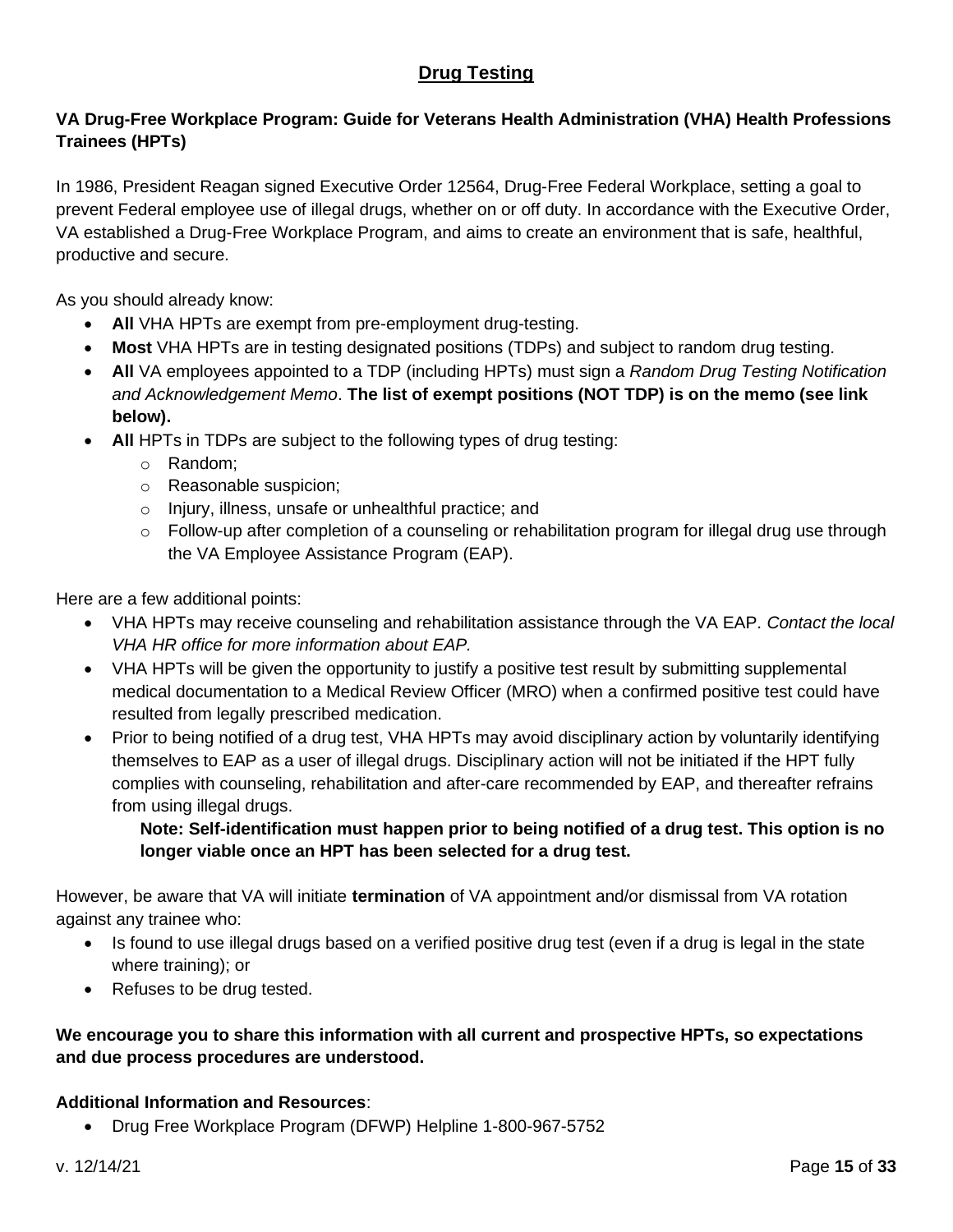- VA, OAA Health Professions Trainee Application Forms webpage and *Random Drug Testing Notification and Acknowledgement Memo*: https://www.va.gov/oaa/app-forms.asp
- VA Publications:<https://www.va.gov/vapubs/>
	- o VA Handbook 5021, Employee-Management Relations
	- o VA Handbook 5383, Drug-Free Workplace Prog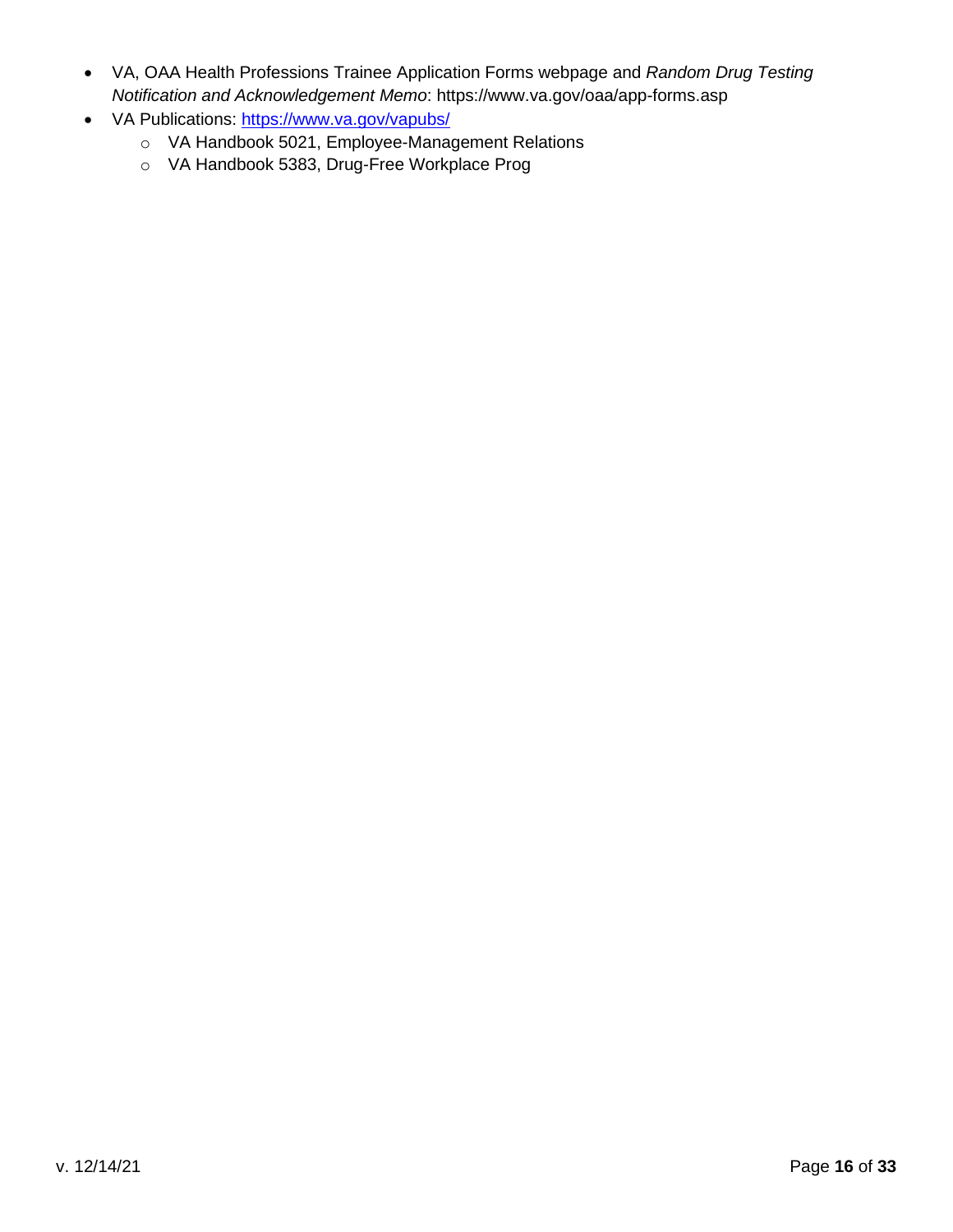# **Overview of Learning Experiences**

# **Training Plan**

<span id="page-16-1"></span><span id="page-16-0"></span>Together with their Research Mentor, and the Training Director, each Fellow develops a training plan at the start of their fellowship. Each Fellow's training plan is individually tailored to meet their specific training needs. This training plan serves as the basis for ongoing self-evaluation and guides the mentorship and supervision discussions that occur between Fellows and their mentors. This ensures Fellows are tracking their own progress and meeting their own goals.

The training plan identifies areas of strength and weakness and outlines training goals. The training plan should include the Fellow's level of competence at entry in planning for how they will successfully attain the program's exit criteria. To this end, the training plan should include a timeline and milestones for goals related to research (e.g., presentations, publications, and grant submission). In supervision, Fellows may identify additional areas of training interests or goals and thus will work with the Training Director and the Training Committee to determine options for incorporating these goals into their training plan.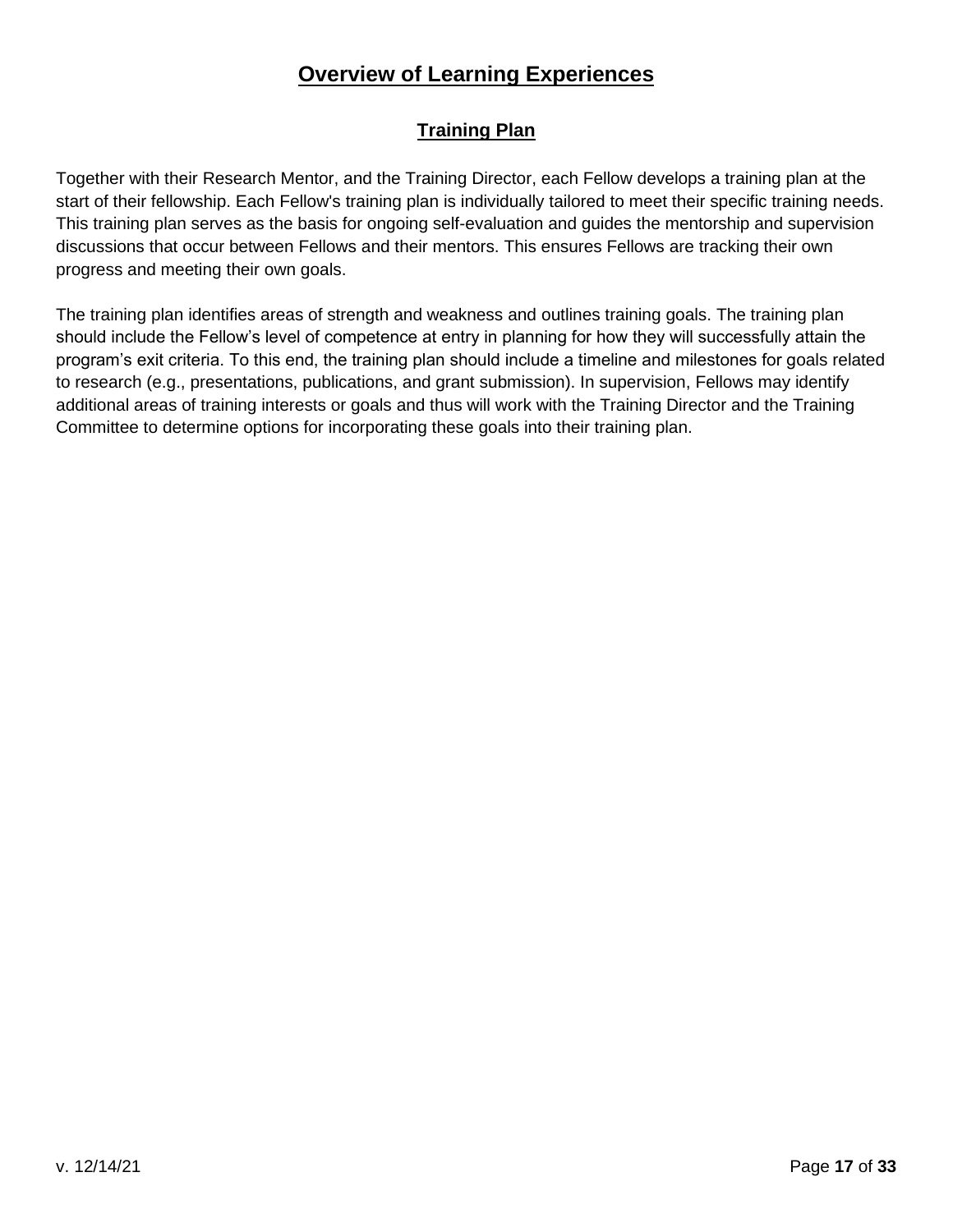# **Supervision/Mentorship**

<span id="page-17-0"></span>The RM MIRECC Big Data Fellowship Program uses an observe-engage-lead/supervise training model. Supervisors are expected to be knowledgeable regarding: 1) theories and methods of research and assessment; 2) effective intervention in their areas of expertise; 3) and recent literature. Supervisors demonstrate competence in the practical application of that knowledge via 1) research publications and successful grant applications. Fellows and supervisors are frequently present at the same staff, research, clinical, and administrative meetings, thereby providing further opportunities for teaching/learning.

Each Fellow receives supervision at minimum weekly from their Research Mentor (one hour). Training goals for the year, as part of an individualized training plan, are identified in discussion with the Fellow's Research Mentor and Training Director. Other members of the Training Committee also provide informal feedback and mentorship, as well as opportunities to collaborate with senior professionals with expertise in the fields of traumatic brain injury, suicidology, substance use, PTSD, and severe mental illness (SMI).

Our program mentors and supervisors are comprised of a multidisciplinary group of researchers varying from clinical research psychologists, psychiatrists, social workers, epidemiologists, and statisticians who support multiple aspects of suicide prevention research.

Fellows always have access to an appropriate supervisor. Supervisors/Mentors are always available by cell phone within the hospital. If a supervisor/mentor is on leave from the hospital premises, another supervisor/mentor is identified beforehand, and the Fellow is notified of the change, the duration of the primary supervisor's/mentor's leave, and contact information of the substitute supervisor/mentor. Fellows do not provide personal contact information to Veterans.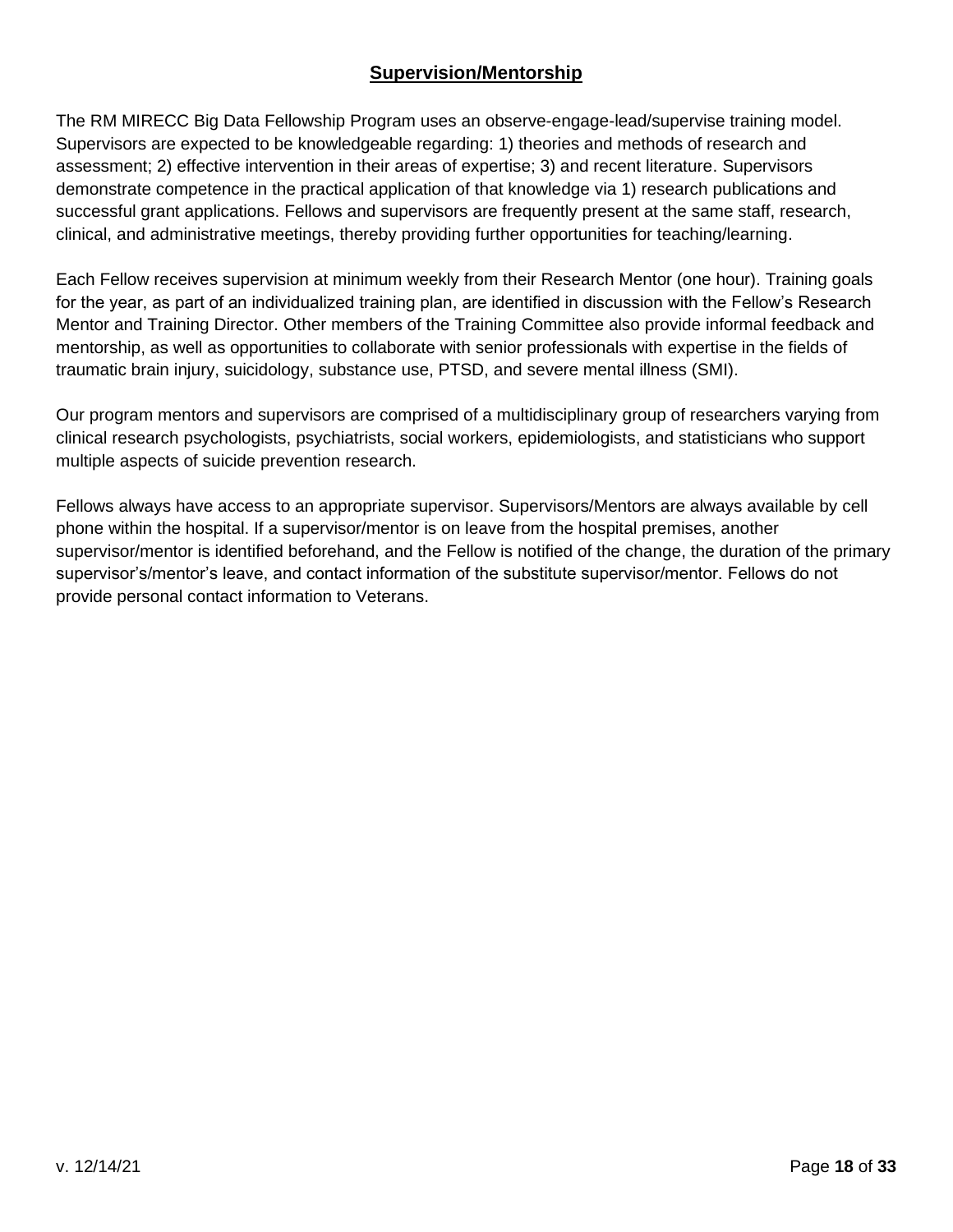# **Research Competencies and Learning Activities**

<span id="page-18-0"></span>As part of the RM MIRECC Big Data Fellowship Program, Fellows are provided with both hands-on-practical learning opportunities and didactic trainings aimed at assisting them in becoming independent clinical researchers. Practical experience is gained in part by the Fellow working on existing Principal Investigator (PI) initiated and grant-funded projects within the MIRECC. Each fellow works closely with one identified research mentor for the duration of their fellowship. Fellows may also be able to participate in aspects of other faculty's projects/programs. For more information on current RM MIRECC research projects, please see the RM MIRECC website at [http://www.mirecc.va.gov/visn19/research/.](http://www.mirecc.va.gov/visn19/research/)

## <span id="page-18-1"></span>**Minimum requirements for successful completion of our program are included below:**

- 1. **Didactics:** Fellows must attend all VA Data Science sessions (4th Wednesday of each month), plus at least one other Advanced Fellowship National HUB Site VTEL (1st – 3rd Wednesday of the month). Fellows and supervisors will review the scheduled national didactic curriculum and will help develop a personalized training plan to identify what other formal/informal learning opportunities may be used to supplement fellows' individualized training goals. These opportunities can include, but are not limited to, VA-sponsored cyber seminars, outside virtual and in-person methods courses (e.g., via Statistical Horizons), and methods workshops offered as part of high-quality scientific conferences (e.g., The Society for Epidemiologic Research annual meeting).
- 2. **Research Competencies** Successfully complete the research competency requirements, as evidenced by formal evaluation by the research mentor. This equates to scores of 2 or above in Year 1, and scores of 3 or above by completion of Year 2.
- 3. **Data And Statistical Core Training** Fellows will dedicate 25% of their time every year to participates in consultation activities with the MRECC Data and Statistical Core (DASC). This will include working with PIs across the MIRECC to provide methodological support in their areas of growth and expertise. In support of this effort, DASC will provide training in good data practices, acquisition and management of big data, and statistical mentorship.
- 4. **Dissemination Activities** Fellows will participate in a minimum of at least 6 activities (3 per year) that allow for the dissemination of findings from the work they invest in during their training. Dissemination includes standard academic channels (i.e., presentations at scientific conferences and publications in peer-reviewed journals), as well as alternative approaches (e.g., Journal Club, visual abstracts, podcasts, etc.).
	- a. Submission of at least 5 articles for publication in peer-reviewed journals throughout the 2-year training period. Two of the manuscripts must be first author publications.
	- b. Present at 4 local or national professional conferences/settings (2 per year) regarding research area(s) of interest throughout the 2-year training period.
- 5. **Research Project(s)** All fellows will participate in a minimum of at least two (2) substantial research or healthcare improvement projects, suitable for publication in a peer-reviewed journal, to which they make a substantive, independent, and identifiable contribution to further suicide prevention research. *Substantive contributions are defined by but not limited to developing own research aims, methodology, and/or conducting secondary analysis of existing data.* The projects should leverage VA and/or VA-adjacent data systems through big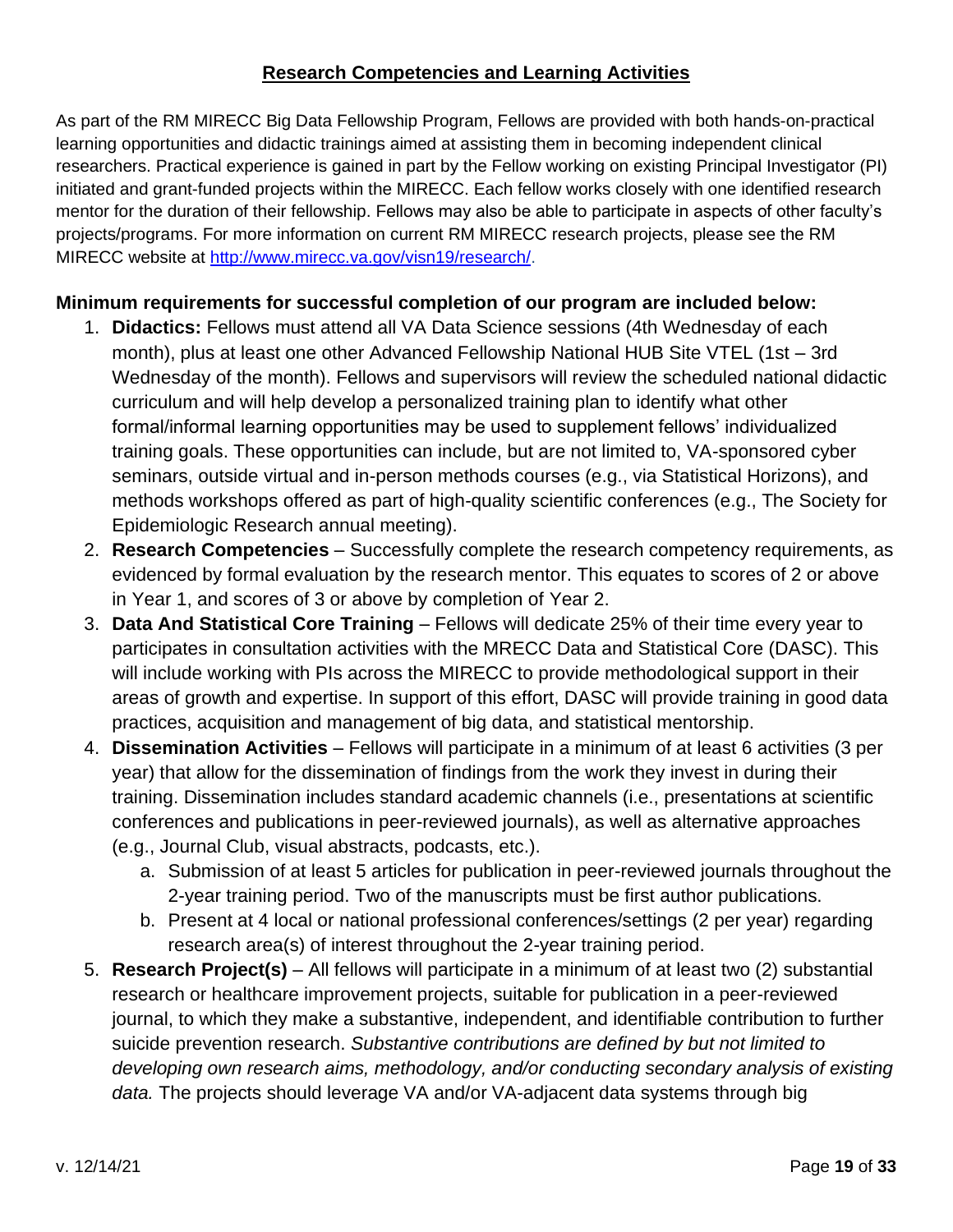data/bioinformatics and/or health services approaches and should be relevant to improving Veteran health.

- 6. **Grant Writing** Participate in writing at least 2 grants and/or funding proposals for research throughout the 2-year training period.
- 7. **Professionalism** Maintains consistently professional and ethical conduct in professional settings throughout the duration of training (via formal evaluation with supervisors/mentors and the Training Director).

# **Foundational and Functional Competencies/Goals**

Successful completion of the Fellowship is predicated upon achievement of foundational and functional competency goals by the end of the Fellowship. The RM MIRECC Fellowship Program emphasizes continuous evaluation of postdoctoral Fellows' acquisition of outlined competency goals and objectives, and constructive feedback aimed at improving these skills. Methods may include: 1) live observation of Fellow-staff interactions; 2) review of proposed research designs, Institutional Review Board and VA Research and Development paperwork, PowerPoint presentations, grant submissions, statistical analyses, and publications. Supervisors also receive feedback about the Fellows from professionals in other disciplines.

There are 13 identified competencies:

# **Foundations of Suicide Prevention Research**

- **Measuring Suicide Risk** Demonstrates an understanding of the variety of data sources for measuring suicide risk, and their limitations, in healthcare and public health settings. Demonstrates an understanding of measurement of suicide and non-fatal suicidal self-directed violence in administrative and medical records and via validated screeners.
- **Designing Suicide Prevention Research** Demonstrates an understanding of the theories and drivers of suicide and can apply this understanding to the development of research questions and study design for suicide prevention. Demonstrates an understanding of methodological challenges (e.g., studying rare events) often encountered in suicide prevention research and approaches to address these challenges.

## **Data Management and Analysis**

- **Fundamentals of Data Management** Demonstrates proficiency in implementing and maintaining good data practices and approaches for working with various types of research data (e.g., survey, administrative; qualitative). The type(s) of data a fellow works with will vary; while some good data management practices are applicable to all, others are specialized to their individualized training plan.
- **VA Big Data Expertise (e.g., CDW, VADIR, USVets, MDR)** Demonstrates conceptual proficiency in the acquisition and management of VA and VA-adjacent Big Data sources throughout the processes of study design, data acquisition, and analytic dataset construction.
- **Advanced Data Analysis**  Expands training and experience in using advanced analytic methods that specifically align with the fellows' goals, areas of focus, and available projects (e.g., statistical modeling, machine learning, psychometrics, statistical research packages, complex survey weighting and analyses). Fellows shall seek out formal training opportunities, with the support of their research mentor, which align with their specific discipline (e.g., Epidemiology, Health Services Research) and research goals.

## **Team Science Fundamentals**

• **Grant Writing** –Understands the funding landscape, individual sponsor requirements, and how to transform a research idea into a competitive grant proposal.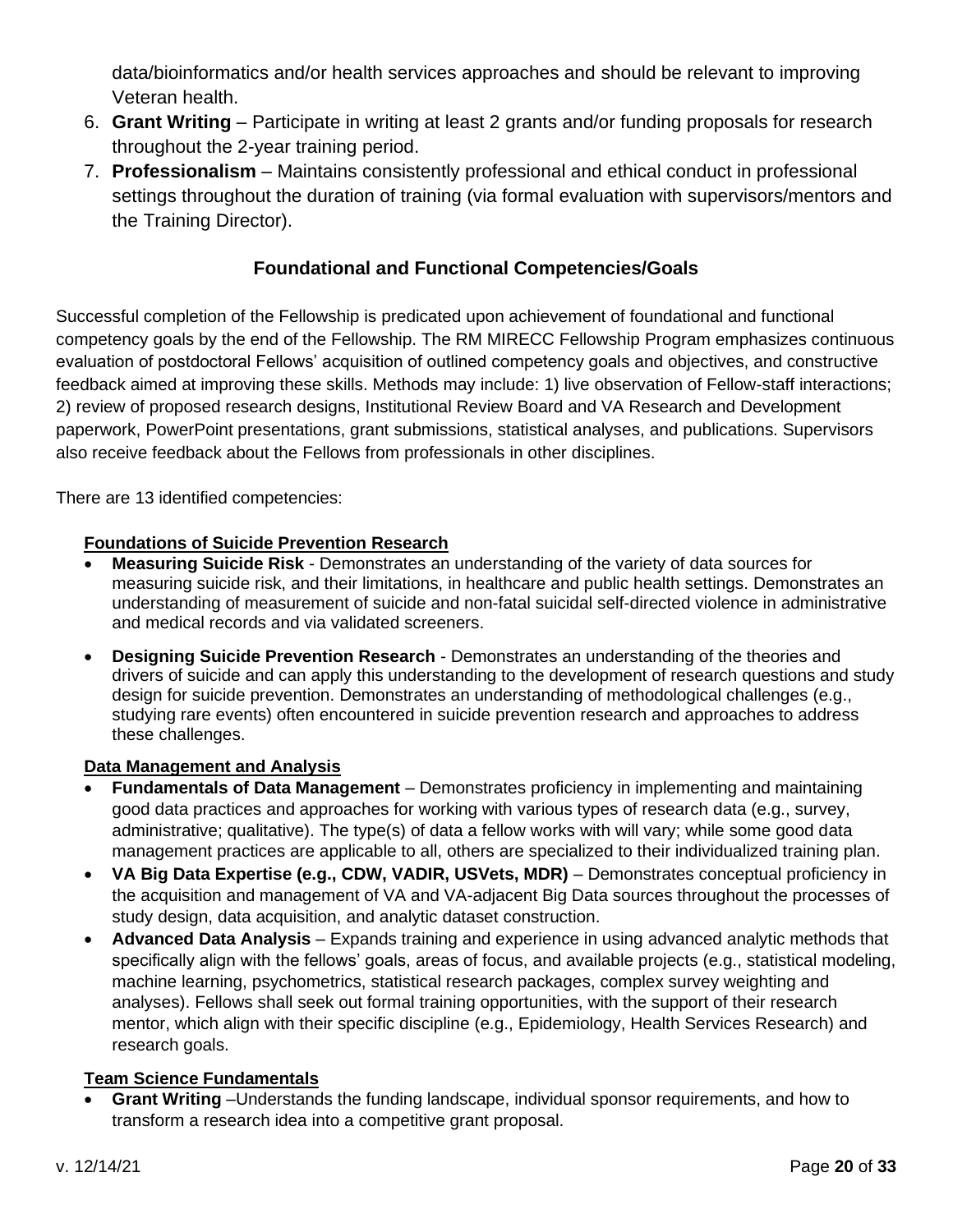- **Research Design and Execution-**The ability to develop and execute research projects, including study design, data acquisition, curation and management of analytic datasets, and analysis.
- **Critical Analysis-**The ability to synthesize evidence-based research and theory from a broad range of disciplines with health-related data sources to advance knowledge. Interpret quantitative and, if applicable, qualitative data following current scientific standards. Apply theoretical and evidence-based perspectives from multiple disciplines in research design and execution. Synthesize information from multiple sources for research. Weigh risks, benefits, and unintended consequences of research.
- **Academic Writing** Engages in academic writing, including drafting and revising manuscripts and responding to co-author feedback, to demonstrate clear, accurate writing that is suitable for publication in peer-reviewed journals.
- **Translational Research-** The ability to convert and translate research findings into timely and effective knowledge, tools, applications, programs, and policies that improve and advance the health of Veteran populations.

## **Professionalism and Communication**

- **Professional Communication** Demonstrates proficiency in professional communication skills throughout fellowship. The ability to assess and use communication strategies across diverse audiences to inform and influence individual, organization, community, research, and policy actions is considered critical to success.
- **Collaboration and Partnership -** Demonstrates proficiency in developing and maintaining professional collaboration and partnerships throughout fellowship with VA researchers, academic researchers, and community organizations to enhance knowledge and improve research practices.
- **Professionalism and Ethics -** The ability to identify, analyze, and apply cultural sensitivity in ethical discourse and act on the ethical concepts of social justice and human rights in research. Manage potential conflicts of interest encountered by researchers and maintain adherence with VA research regulations. Differentiate among the administrative, legal, ethical, and quality assurance dimensions of research. Design strategies for resolving ethical concerns in research and develop tools that protect the privacy of individuals and communities involved in research.

# **Evaluation Process**

<span id="page-20-0"></span>Fellow attainment of the program's training goals is assessed according to competencies outlined above. The Fellow and the Fellowship Director meet at the beginning of year one of the Fellowship to discuss goals and objectives with the aim of identifying areas of professional interest and functioning. The training program evaluation process measures Fellows' progress over the course of the two-year period against specific criteria and person-specific goals. Fellows' progress is monitored in an ongoing manner and written feedback is provided at six-month intervals. Written feedback from Fellows regarding the program and supervisors/mentors is also obtained every six months.

As their skills develop, it is expected that Postdoctoral Fellows will assume increasing levels of responsibility during the Fellowship. It is also expected that mentors'/supervisors' involvement will move from a more directive role to a more consultative one. By the end of the Fellowship, Fellows are expected to show substantial gains from their starting place, though it is expected that these starting places will differ between Fellows.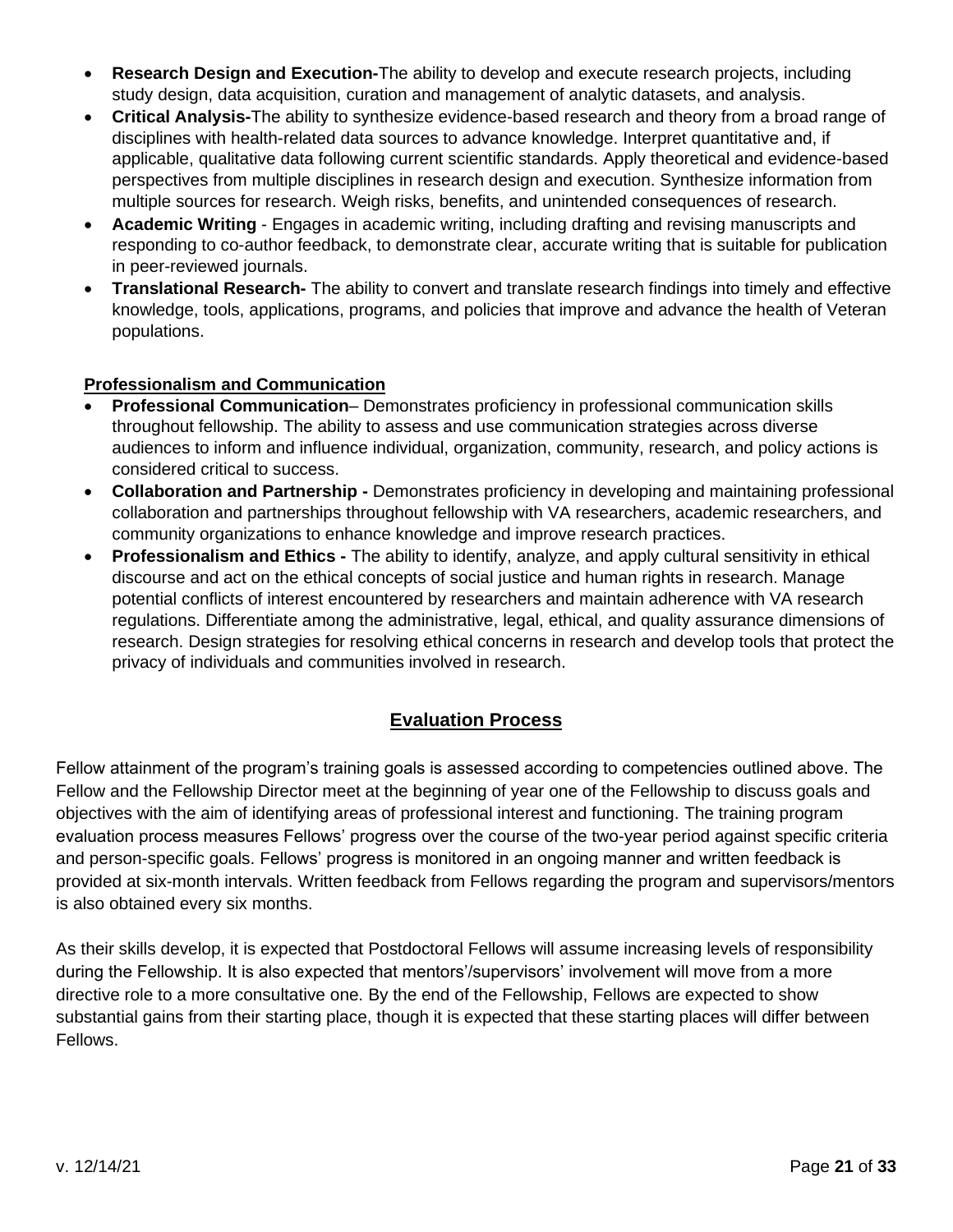## **Details regarding the formal evaluation process are as follows:**

- **1) At the Beginning of Year One:**
	- a. Fellow completes a Training Plan with their research mentor for Year One
	- b. Fellow completes the MIRECC Self-Evaluation and reviews with their clinical supervisor and research mentor

## **2) At the Year One Midpoint:**

- a. The Fellow's research mentor each complete a MIRECC Evaluation of Fellow and review with the Fellow
- b. Fellow completes a new MIRECC Self-Evaluation and reviews with their research mentor
- c. Fellow completes a MIRECC Fellow Evaluation of Supervisor for their research mentor and reviews with the supervisor/mentor

## **3) At the End of Year One:**

- a. The Fellow's research mentor completes a MIRECC Evaluation of Fellow and review with the Fellow
- b. Fellow completes a new MIRECC Self-Evaluation and reviews with their research mentor
- c. Fellow completes a MIRECC Fellow Evaluation of Supervisor for their research mentor and reviews with the supervisor/mentor
- d. Fellow completes the MIRECC Fellow Evaluation of Fellowship and reviews with the Training **Director**
- e. Fellow completes a Training Plan with their research mentor for Year Two

This evaluation process is repeated for Year Two. All evaluations are reviewed by the Training Director. Blank evaluation forms can be found here: \\r01echhsm02.r01.med.va.gov\research\_data\MIRECC Psych\Training [Program\Advanced Fellowship Psychology\Admin\Blank Forms\Evaluation Forms\Big Data Fellowship](file://///r01echhsm02.r01.med.va.gov/research_data/MIRECC%20Psych/Training%20Program/Advanced%20Fellowship%20Psychology/Admin/Blank%20Forms/Evaluation%20Forms/Big%20Data%20Fellowship%20Evaluation%20Forms)  [Evaluation Forms](file://///r01echhsm02.r01.med.va.gov/research_data/MIRECC%20Psych/Training%20Program/Advanced%20Fellowship%20Psychology/Admin/Blank%20Forms/Evaluation%20Forms/Big%20Data%20Fellowship%20Evaluation%20Forms)

If there has been ongoing dialogue between a supervisor/mentor and a Fellow during the evaluation period, the comments made in the evaluation should come as no surprise. Nevertheless, it does happen on occasion that the Fellow objects to comments made in the evaluation report. Negotiation between the supervisor/mentor and the Fellow will most often resolve these conflicts, but on occasion the conflict remains unresolved. Should the supervisor/mentor be unwilling to change such comments, the Fellow will be asked to sign the evaluation, and indicate that he/she has reviewed the report but is not in agreement with it. The Fellow is then invited to prepare an addendum to the report and to request a review by the Training Director.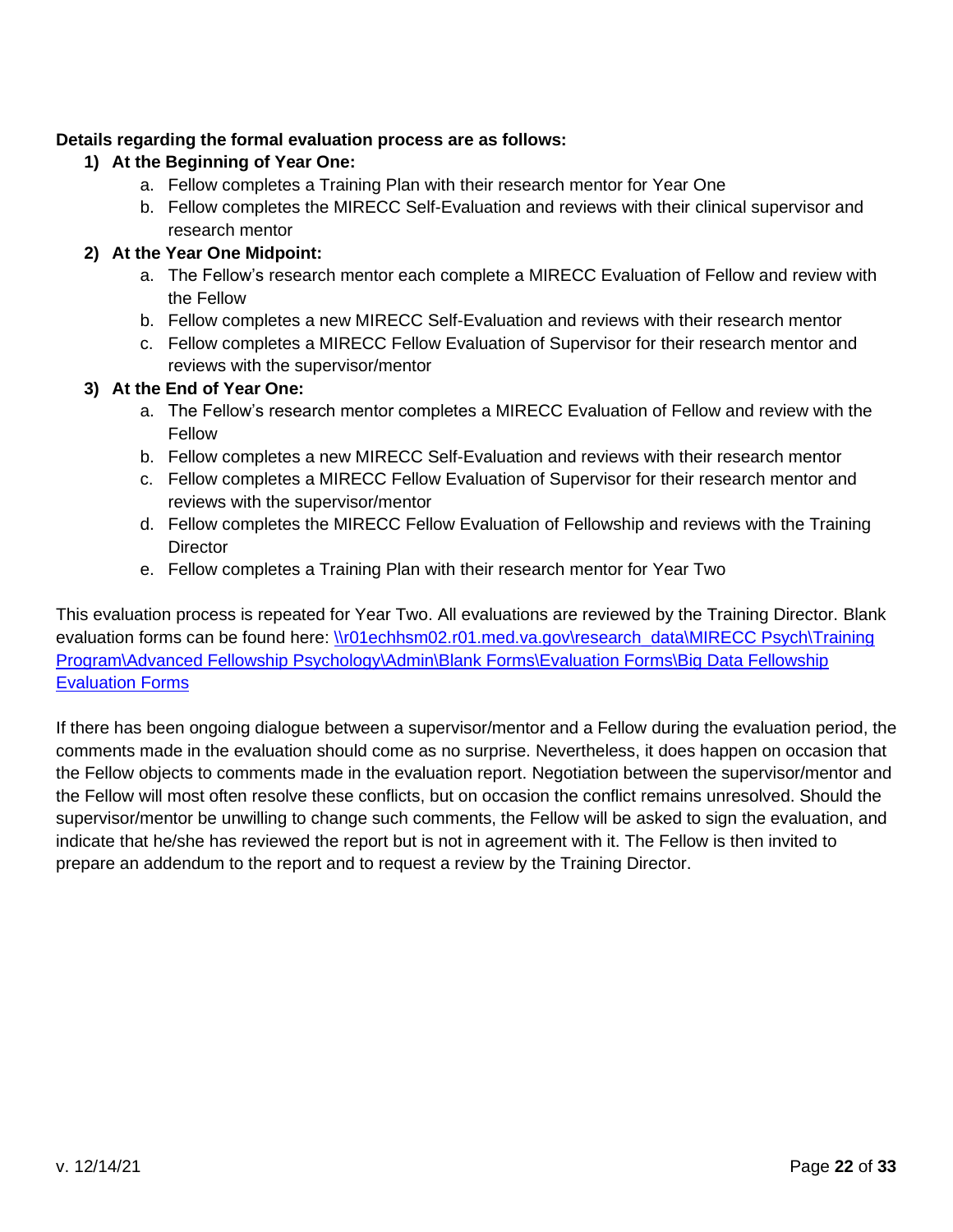# **Didactic Seminars**

# <span id="page-22-0"></span>**MIRECC Big Data Fellowship in Mental Illness Research and Treatment Seminar Series**

The MIRECC Big Data Fellowship in Mental Illness Research and Treatment is encompassed within a larger, national Fellowship Program, the VA Advanced Fellowship Program, which is funded by the VA OAA. The Fellowship Hub site sponsors a series of didactic seminars provided by V-Tel each year. The HUB site is responsible for the scheduling and content of these seminars. Fellows will receive communication from the HUB site about topics, relevant readings/resources, and expectations.

Fellows must attend all VA Data Science sessions (4th Wednesday of each month), plus at least one other Advanced Fellowship National HUB Site VTEL (1st – 3rd Wednesday of the month). Fellows and supervisors will review the scheduled national didactic curriculum and will help develop a personalized training plan to identify what other formal/informal learning opportunities may be used to supplement fellows' individualized training goals. These opportunities can include, but are not limited to, VA-sponsored cyber seminars, outside virtual and in-person methods courses (e.g., via Statistical Horizons), and methods workshops offered as part of high-quality scientific conferences (e.g., The Society for Epidemiologic Research annual meeting).

The current V-Tel meeting schedule can be found here: [R:\MIRECC Psych\Training Program\Advanced](file://///r01echhsm02.r01.med.va.gov/research_data/MIRECC%20Psych/Training%20Program/Advanced%20Fellowship%20Psychology/Didactic%20Schedules)  [Fellowship Psychology\Didactic Schedules](file://///r01echhsm02.r01.med.va.gov/research_data/MIRECC%20Psych/Training%20Program/Advanced%20Fellowship%20Psychology/Didactic%20Schedules)

Until further notice, Advanced Fellows will connect to the national didactics using Zoom. The same Zoom link will be used for all Jan-June V-Tels:

## **Meeting URL for Core Didactic V-TELS:**

https://stanford.zoom.us/j/97106468421?pwd=MW9NL2Y4QTBBVGxVRW80clVzYkEzQT09 **Password: 250656 Meeting ID:** 971 0646 8421 **iPhone (US Toll):** +1(833)302-1536;97106468421# or +1(650)724-9799;97106468421# **Or Telephone:** (650) 724 9799 or +1(833)302-1536

## **Meeting URL for PARALLEL V-TELS:**

https://stanford.zoom.us/j/98807793176?pwd=QkRqTE5IdjdvM0M4TkpSQUdNUW9ydz09&from=addon **Password: 918084 Meeting ID:** 988 0779 3176 **iPhone (US Toll):** +1(833)302-1536,98807793176# or +1(650)724-9799,98807793176# **Or Telephone: (**650)724-9799 or (833)302-1536

## **Meeting URL for VA Data Science Didactic V-TELS:**

<https://stanford.zoom.us/j/97632066480?pwd=bUcyWkM5Q1pIYlZUcTdBNm14OURhUT09> **Password: 777 777 Meeting ID:** 976 3206 6480

## **Grand Rounds (UCD Anschutz Medical Campus, Department of Psychiatry)**

Grand Rounds in the Department of Psychiatry is held weekly for one hour at the UCD School of Medicine and involves didactic presentations on a variety of topics pertinent to medical and mental health research and clinical practice. Grand Rounds may be attended in person (on campus) or via teleconference.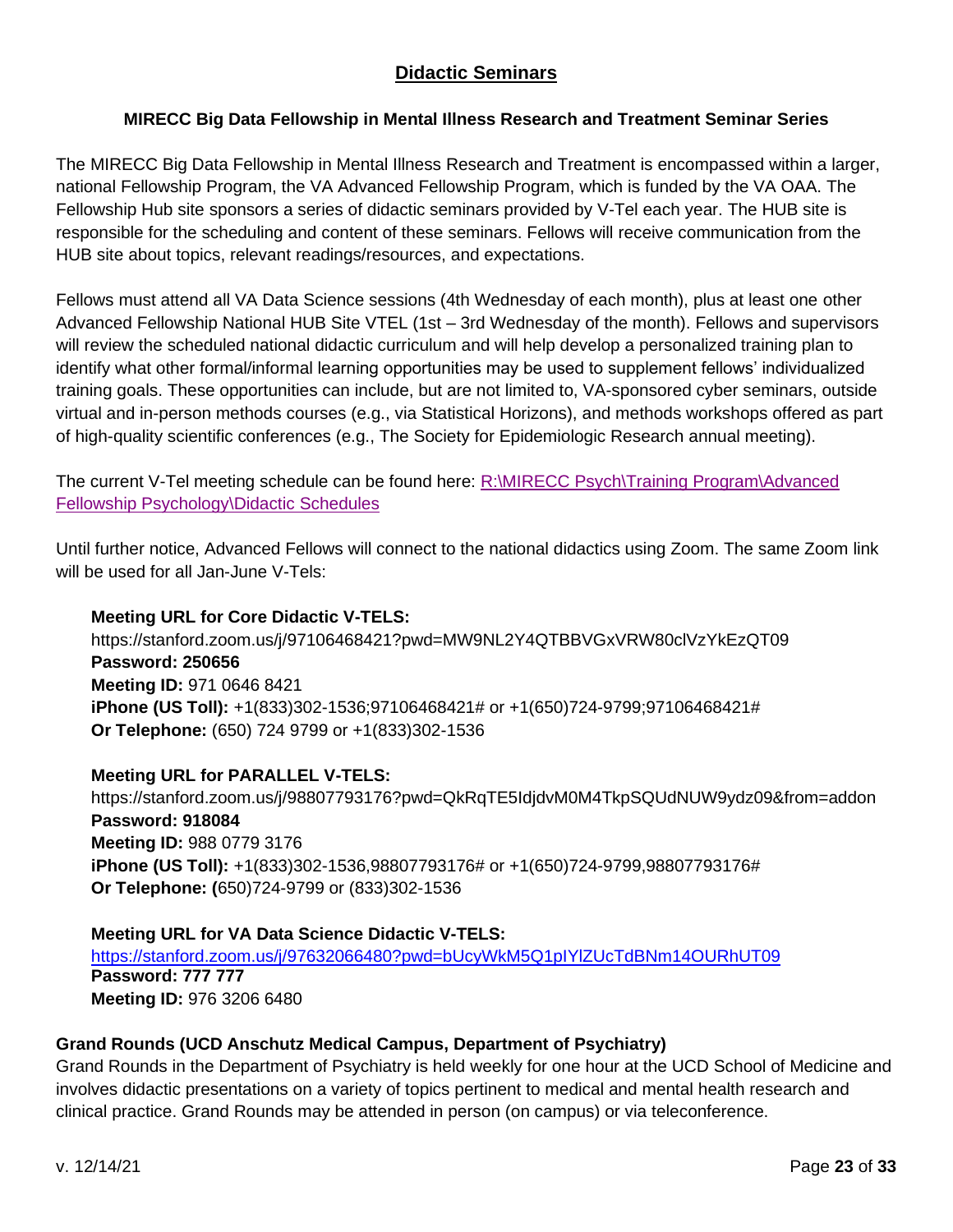## **RMR VAMC Mental Health Service (MHS) Grand Rounds**

Fellows may also participate in monthly Grand Rounds sponsored by the RMR VAMC MHS, whereby staff present on relevant clinical topics, such as clinical evaluation, diagnosis and treatment, multicultural and ethical competencies, and clinical research.

#### **Hub Site Office Hours**

Dr. Beaudreau is available via appointment for VA Advanced Fellows consultation. To schedule an appointment e-mail sherry.beaudreau@va.com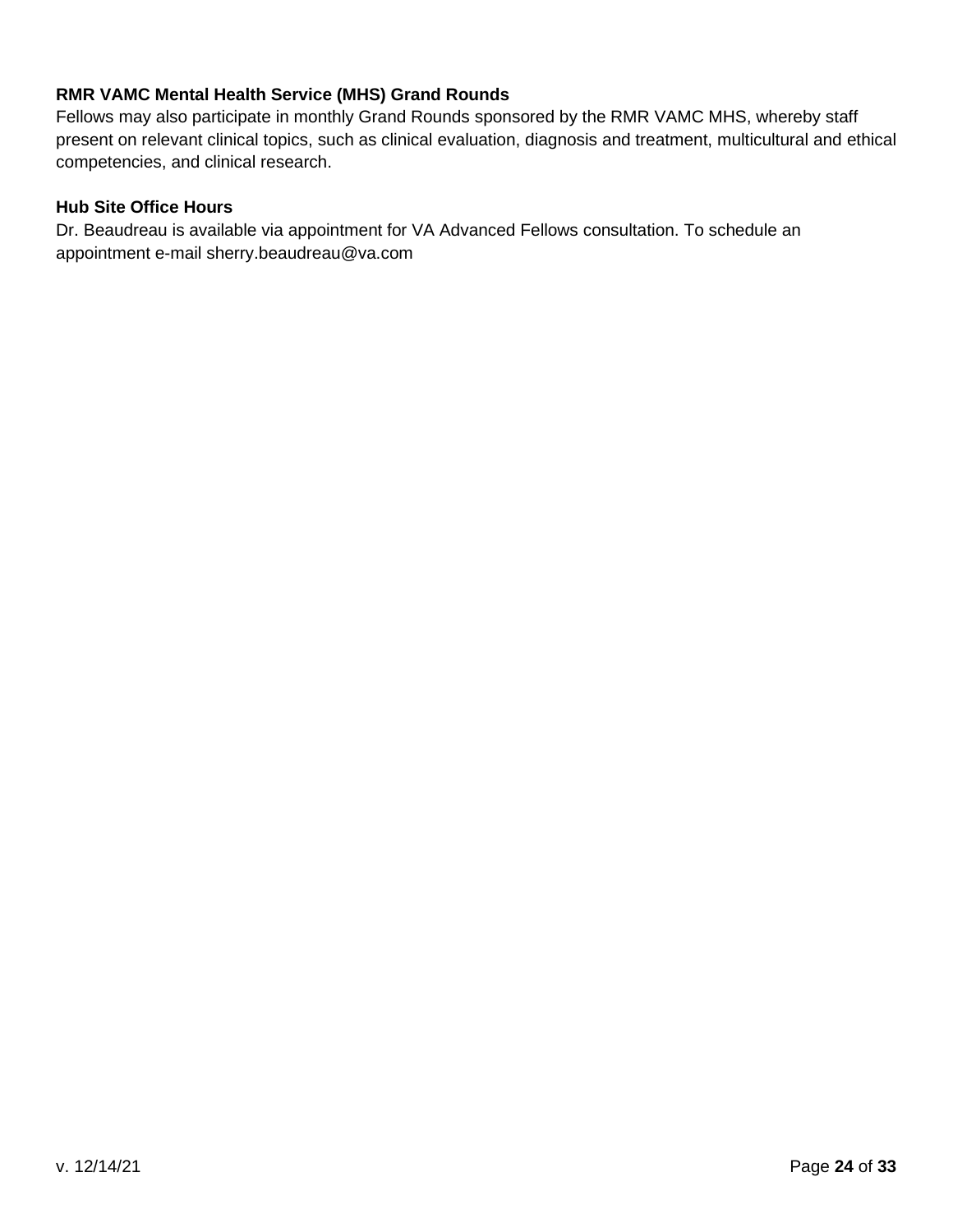# **Journal Club**

<span id="page-24-0"></span>Fellows participate in a monthly journal club sponsored by the RM MIRECC whereby trainees are responsible for selecting and leading a seminar in a topic relevant to research, intervention, and/or education in suicide prevention. The journal club is attended by RM MIRECC faculty, members of the RM MIRECC lab, and all predoctoral trainees. Journal Club meetings occur the second Thursday of every one month.

## **Objective:**

To critically evaluate, understand, and communicate the implications of peer reviewed scientific literature related to suicide prevention

Skills and proficiencies addressed:

- Ability to select, summarize and critically appraise the scientific merit of peer reviewed scientific literature related to suicide prevention
- Ability to facilitate a higher-level discussion of the scientific, educational, and clinical merit of suicide prevention and other related literature

## **Presentation Topics:**

Fellows and Interns will be required to select a specific article that is relevant to suicide prevention. Fellows and Interns will also be required to set learning objectives/questions to center around research, education, and clinical domains to ensure that the Journal Club is not solely focused on critiquing work but also supportive of a discussion incorporating important domains (e.g., research, education, and clinical) associated with suicide prevention.

## **Presentation Evaluations:**

Presenters will receive an evaluative report of their presentation, including a summary of attendees' ratings and feedback. Presenters will be evaluated on their overall presentation and presentation style, as well as their presentation of research, clinical, and education learning objectives and their ability to facilitate discussion and address questions. Copies of this report will also be provided to the mentor, Training Director, and Postdoctoral Fellowship Training Director. The evaluative report template can be found here: R:\MIRECC Psych\Training [Program\MIRECC Journal Club\Evaluation Report Template.](file://///r01echhsm02.r01.med.va.gov/research_data/MIRECC%20Psych/Training%20Program/MIRECC%20Journal%20Club/Evaluation%20Report%20Template)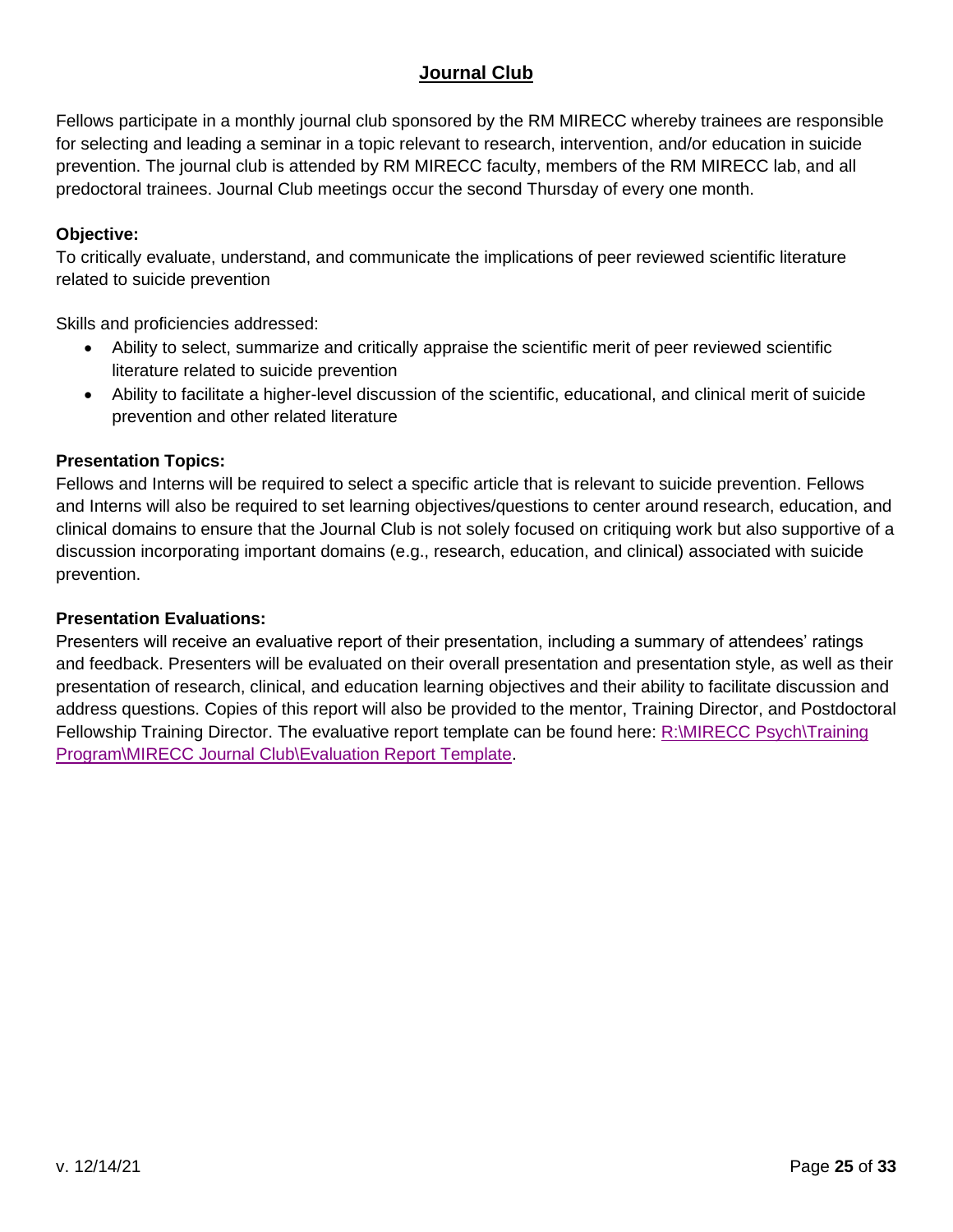## **Identifying and Resolving Problems**

<span id="page-25-0"></span>An important element in the training process is for the Fellows to be fully informed about what is expected of them to successfully complete the Fellowship. We also want them to be fully informed about issues of due process and their avenues for recourse. At the start of the Fellowship, each postdoctoral Fellow is provided with copies of our policies regarding grievance procedures and problematic postdoctoral Fellows performance via this manual.

A range of steps occurs in the process of resolving training issues and other disputes. Informal Fellow-staff discussions provide adequate resolution of most difficulties that arise during the Fellowship training. Less common are problems that arise between the Fellows themselves. Most conflicts are resolved successfully directly between the parties involved. If this step is unsuccessful, Fellows are encouraged to discuss concerns with their clinical or research supervisors/mentors who can offer advice, guidance, and assistance or seek consultation with the Training Director, or ombudsman.

Only when this informal approach has been unsuccessful does the Training Director become formally involved in the resolution of disputes. The Director's role is initially that of an impartial fact finder, who seeks to hear the differing perspectives and to negotiate a satisfactory resolution. The Director may achieve resolution of issues outside of the Training Committee or she may involve the Training Committee as indicated. The Training Committee may become directly involved or serve a consultative role to the Training Director. Input on issues is sought directly from other Fellows, if appropriate. Per the Grievance Policy and Procedures detailed below, the Fellow can report the grievance to the designated ombudsperson entirely outside of the MIRECC chain of command, Dr. Aaron Murray-Swank. If the situation is severe enough that it cannot be resolved at the level of the Training Committee and/or ombudsman, the Chief of Staff will be consulted.

During the Fellowship, challenges to the Fellows come not only from the Fellowship itself but from their personal lives as well. These challenges sometimes take the form of serious personal health crises and other crises involving family members. We try to accommodate these significant life events and adjust the workload or other expectations on the Fellow accordingly. Fellows receive support from supervisors, mentors (research and clinical), the Training Director, and the Training Committee. Additionally, Fellows often provide each other peer support. Other resources include: The Office of Human Resources, District Counsel (Office of the Attorney General), the Ethics Committee, EEO officers, Employee Health, and an outside Employee Assistance Program.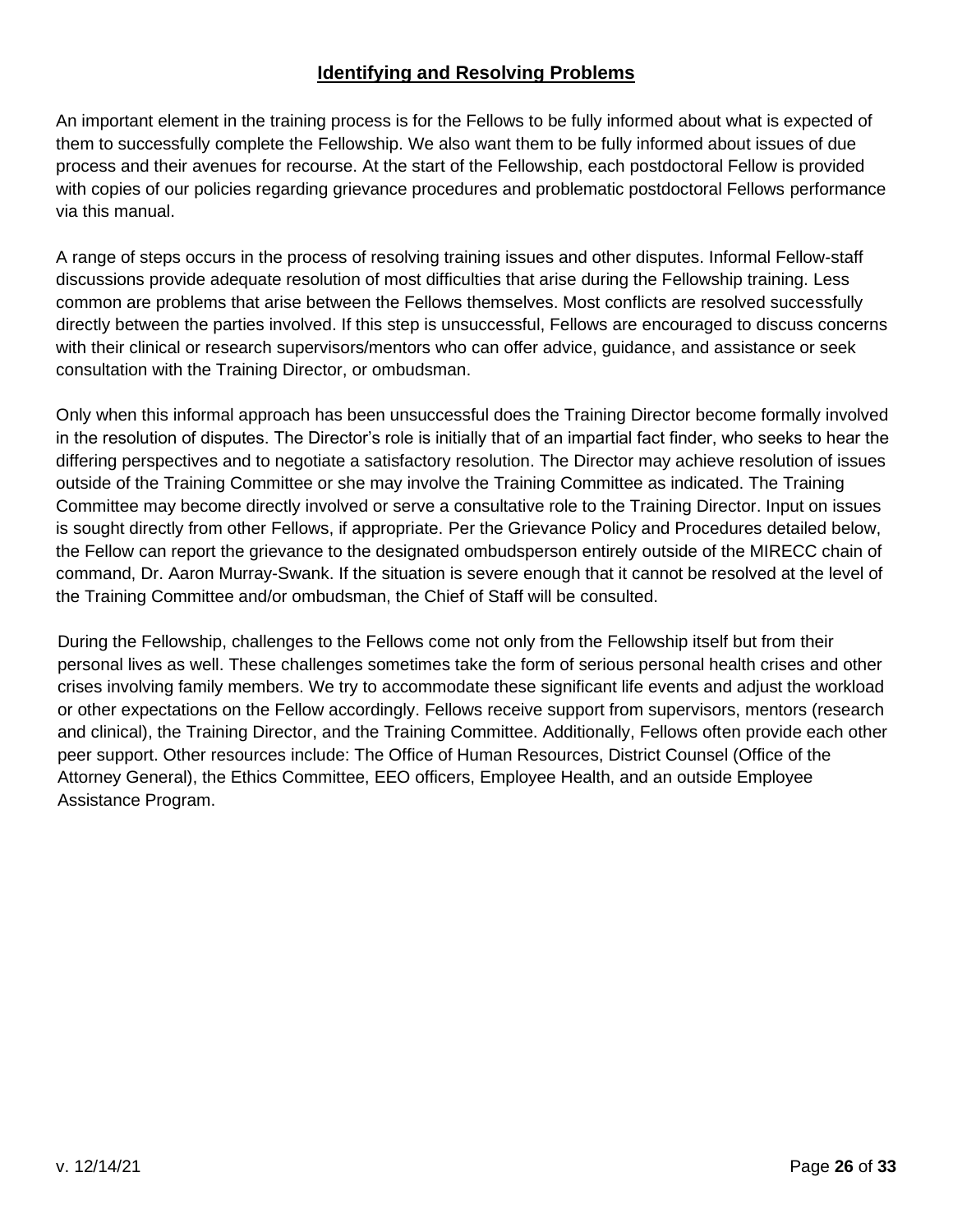# **Problematic Fellow Performance: Policy and Procedures**

## <span id="page-26-0"></span>I. **Introduction**

It is the purpose of the RM MIRECC Advanced Fellowship Program to foster and support the growth and the development of Fellows during the training year. An attempt is made to create a learning context within which the Fellow can feel safe enough to identify, to examine, and to improve upon all aspects of his or her professional functioning. Therefore, Fellows are encouraged to ask for, and supervisors/mentors are encouraged to give, feedback on a continuous basis. When this process is working, mid- and end-of-year evaluations should, and in fact do, produce no surprises, since a Fellow is aware of his/her progress on an ongoing basis.

Supervisors/Mentors should work with Fellows to identify both strengths and problem areas or deficiencies as early in the year as possible to be able to develop a plan with the Fellow to remedy the problem(s) and build on the strengths. This goal is promoted through monthly meetings during which supervisors/mentors review Fellow performance with other supervisors/mentors and members of the Training Committee.

Other measures that are designed to promote development and identify and remedy deficiencies before they become problematic include:

- 1. A week-long orientation process at the beginning of the training year that includes a meeting with the Training Director to review competency goals and individual goals for the training year.
- 2. Attention to the Fellow's individual skill level and training needs.
- 3. Written and verbal communication of specific information about policies and procedures including the Fellowship mission and goals.
- 4. Written and verbal communication about expectations of trainees, fellowship completion criteria and Fellowship competency goals.
- 5. Written and verbal communication specific to evaluation procedures.
- 6. Attention to the supervisee/-supervisor or mentee/mentor relationship.
- 7. Written and verbal input from Fellows regarding any concerns pertaining to training.
- 8. Input from supervisory/mentorship staff in all phases of decision-making process regarding any performance concerns or proposed remediation.
- 9. Regular meetings between the Fellows and the Training Director.

Problems in a Fellow's performance can arise, nevertheless, in the following areas:

- 1. Failure to demonstrate appropriate skill development.
- 2. Repeated non-adherence to the rules and regulations of the training program and the VA Medical Center.
- 3. Violation of VHA professional and ethical standards.

## **II. Definitions of Problems**

Problems constitute interference with professional functioning that is reflected in one or more of the following:

1. an inability and/or unwillingness to acquire and integrate professional standards into one's repertoire of professional behavior.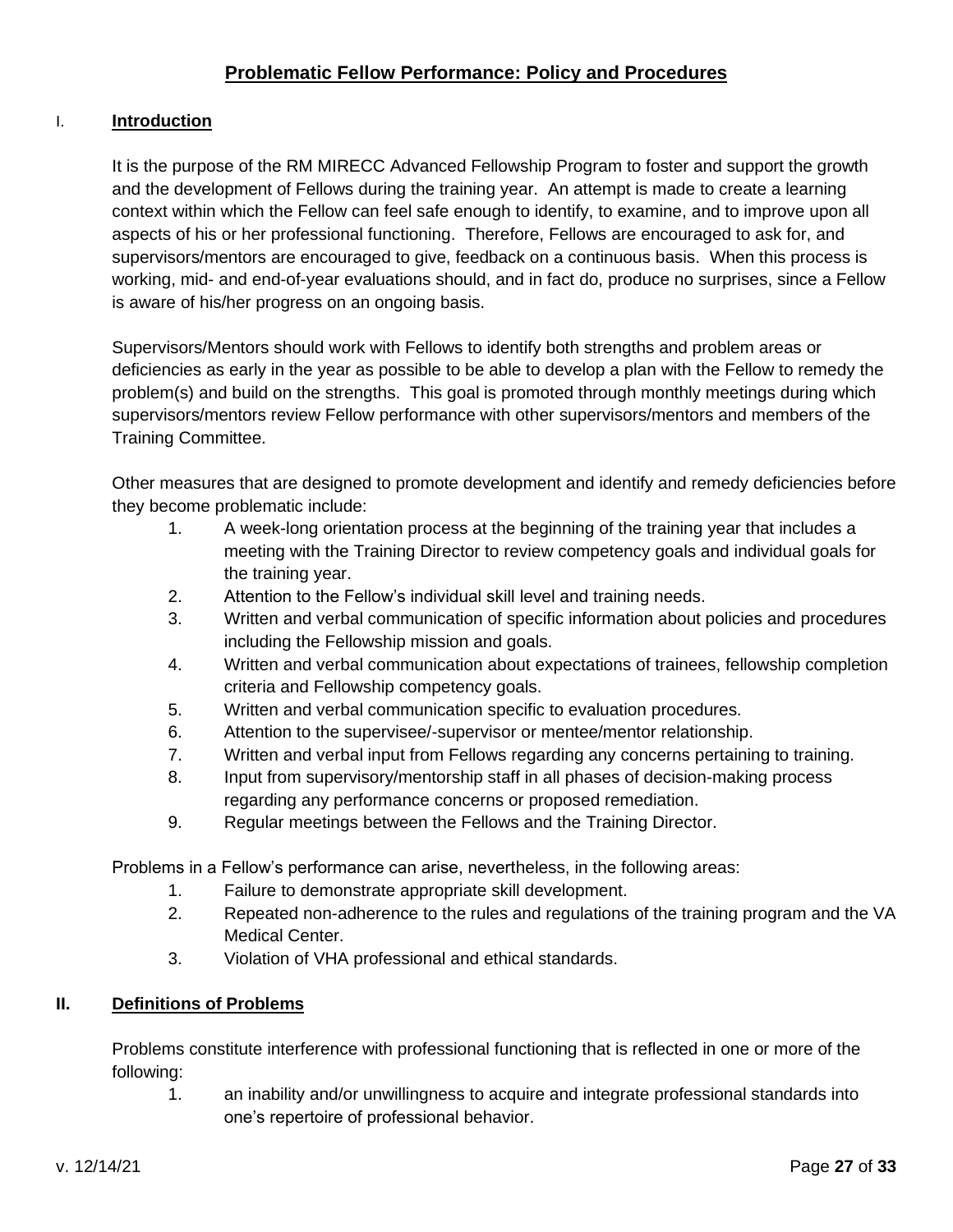- 2. an inability to acquire professional skills in order to reach an acceptable level of competency.
- 3. an inability to control personal stress and/or excessive emotional reactions which interfere with professional functioning.

A problem is identified when supervisors/mentors perceive that a Fellow's behavior, attitude, or characteristics are disrupting the quality of clinical services; relationships with peers, supervisors, or other staff; or the ability to comply with appropriate standards of professional behavior. Among professionals in training, some problems may arise. A problem is a behavior, attitude, or other characteristic that, while requiring remediation, is neither perceived to be excessive nor very unexpected for professionals in training.

Problems including one or more of the following characteristics are subject to intervention as determined by the Training Director and the Fellowship Training Committee:

- 1. The Fellow does not acknowledge, understand, or address the problem when it is identified.
- 2. The problem is not merely a reflection of a skill deficit, which can be rectified by academic or didactic training.
- 3. The quality of services delivered by the Fellow is significantly negatively affected.
- 4. The problem is not restricted to one area of professional functioning.
- 5. A disproportionate amount of attention by training personnel is required.
- 6. The Fellow's behavior does not change as a function of feedback, remediation, efforts, and/or time.

## **III. Policy**

- A. It is the policy that Fellows may fail the Fellowship and/or they may be terminated from the program prior to completion. It is expected that these will be highly unusual events. Because the Fellow group may be diverse and because Fellows come to the Fellowship with different skills and abilities, it is expected that Fellows will achieve the required competencies at different rates. Failure and/or termination may occur for any of the following reasons but are not limited to this list:
	- 1. Violation of the ethical standards.
	- 2. Failure to meet the minimum standards for either competency areas, didactic training, research practice;
	- 3. Behaviors that are judged as currently unsuitable and that hamper the Fellow's professional performance.
	- 4. Violation of RMR Medical Center regulations.
- B. It is also the policy that the Fellow can invoke his/her right of appeal as specified in the Procedures and Due Process section of this document.

## **IV. Procedures and Due Process**

A. Determination of "Problematic" Status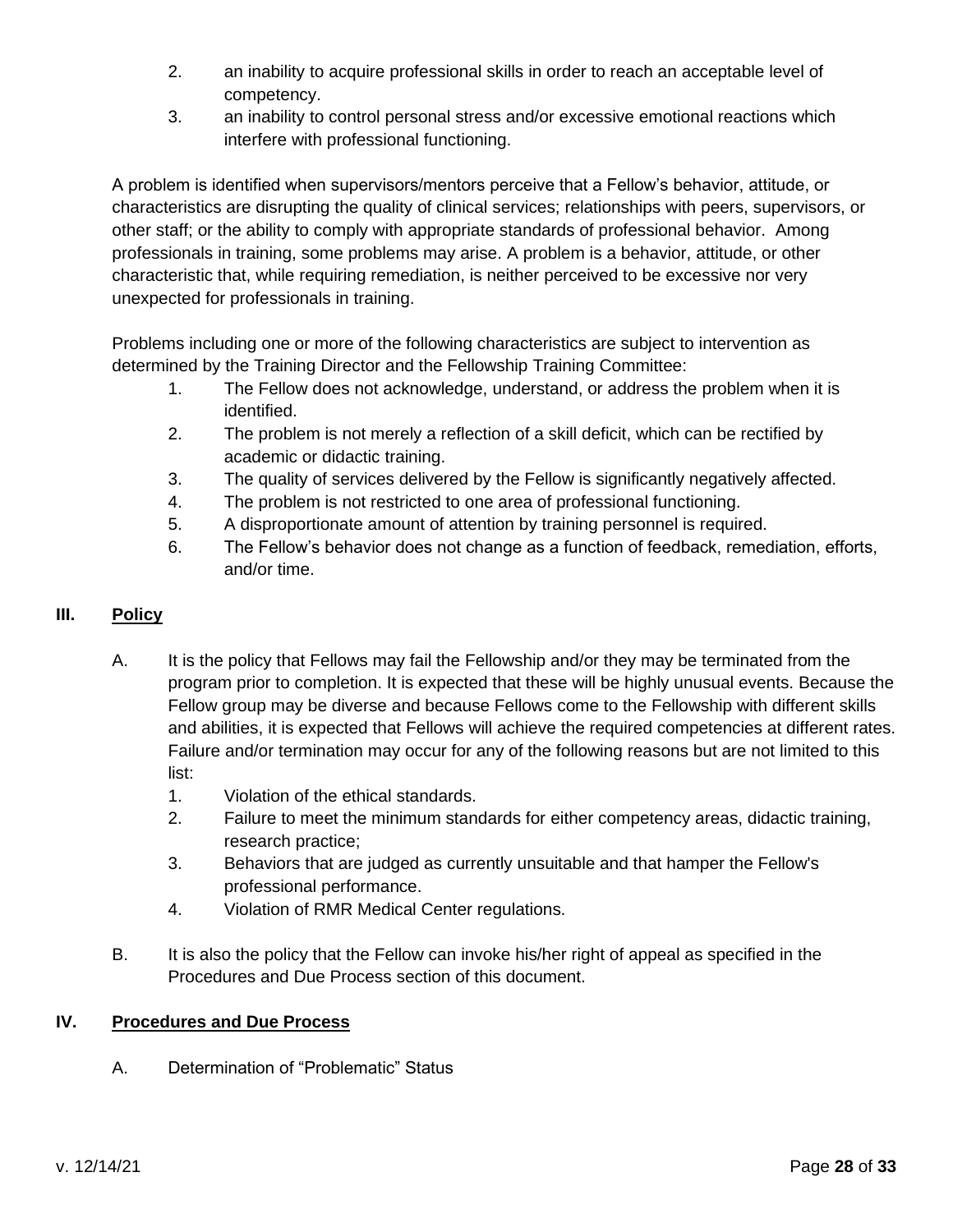Whenever a supervisor/mentor becomes aware of a Fellow problem area or deficiency that seems not to be resolvable by the usual supervisory support and intervention, it should be called to the attention of the Training Director. The Training Director will gather information regarding this problem including, if appropriate, an initial discussion with the Fellow. The Training Director will then present the situation to a meeting of the Training Committee. A determination will then be made by consensus whether or not to label the Fellow's performance as "problematic," which implies the possibility of discontinuing the Fellowship. This will be done after a thorough review of the Fellow's work and performance, and one or more meetings with the Fellow to hear his/her point of view. If such a determination is made, a further decision is made by majority vote of the Training Committee to either (1) construct a remediation plan which, if not successfully completed, would be grounds for termination; or (2) initiate the termination procedure.

The National Hub Site should be informed when "significant problems arise that are not readily resolvable at the Fellowship site, that are recurrent, or that may lead to the institution of due process procedures or an alteration in the Fellow's program". This communication will be done in a timely manner and written records will be kept of the communications, and ongoing contact will be maintained until the problem is resolved. The Fellow may request and should receive copies of all formal communications regarding the issue.

B. Remedial Action

Remediation plans can address certain problems. Possible steps for remediation will generally include but are not limited to the following:

1. Increased supervision/mentorship either with the same supervisor/mentor or a different supervisor/mentor.

The relevant supervisors/mentors will report to the Training Director regarding the progress of the problem remediation.

A Fellow whose performance is determined to be "problematic" but potentially modifiable via remedial action will be asked to meet with the Training Director to discuss the concern(s) and to determine the necessary steps to correct it. When a plan for correction has been determined, the Fellow will receive a written explanation of the concern and specifics of the corrective plan. The Fellow will sign this plan in acknowledgement of its receipt. This plan will also specify the time frame for the corrective action and the procedure for determining that the correction has been adequately achieved. If the correction has not been accomplished, either a revised remediation plan will be constructed, or action will be taken terminate the Fellowship.

A Fellow may accept the corrective plan or challenge it in writing. The written challenge will be reviewed by the Training Committee for a decision. The Fellow may appeal that decision following the appeal process below.

Formal actions that accompany the identification of problematic status include, but are not limited to:

1. Probation: A Fellow who fails to meet or fails to make satisfactory progress toward fulfilling the general expectations of the Fellowship may be placed on probation. While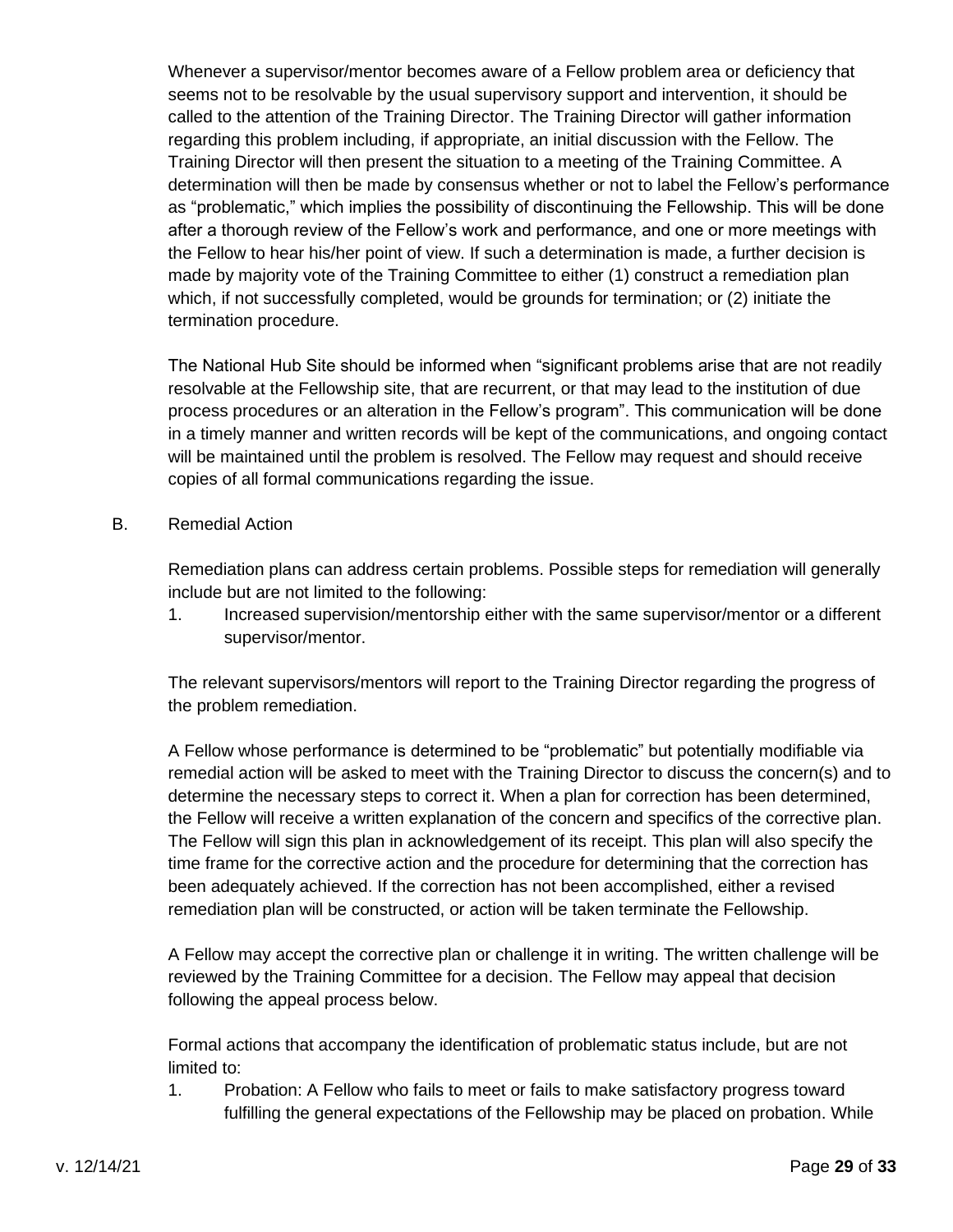on probation, the Fellow will operate under a remediation plan for a period of time as determined by the Training Director and the Training Committee. At the end of that time, the Fellow will be re-evaluated by the Training Director to see if further remediation is needed.

- 2. Suspension of Duties: A Fellow who is charged with a violation of the Code of Ethics may be temporarily suspended by the Training Director from providing clinical services. Temporary suspension becomes effective immediately upon notification of the Fellow in writing. The notification includes the reason(s) for the suspension. A remediation plan may also be specified along with formal evaluation criteria to determine if the problem has been addressed. Following remediation, the Training Director and the Training Committee will determine if the suspension should be lifted, continued or if other action should be taken.
- 3. Notification of National Hub Site: In the event of problem status, the Training Director will notify the Hub Site about the nature of the problem and the remediation plan. The Fellow will be asked to sign the notification document and will be able to add a counter statement. A copy of this notification will be provided to the Fellow and placed in the Fellow's training record file.
- 4. Termination of the Fellow from the training program.
- C. Procedures for Termination and Appeal
	- 1. Termination: The Fellow will be provided an opportunity to present arguments against termination at a special meeting of the Training Committee. Direct participation by the Hub Site shall be sought. If neither a representative from the Hub Site or a suitable delegate is able to attend, arrangement shall be made for conference call communication. The Fellows may also seek additional representation.
	- 2. Appeal: Should the Training Committee recommend termination; the Fellow may invoke the right of appeal to the Chief of Staff as dictated by the Fellow Grievance Procedures. The Medical Center Chief of Staff will review the recommendation of the Training Committee and either support the recommendation, reject it, or re-open the investigation in order to render a decision.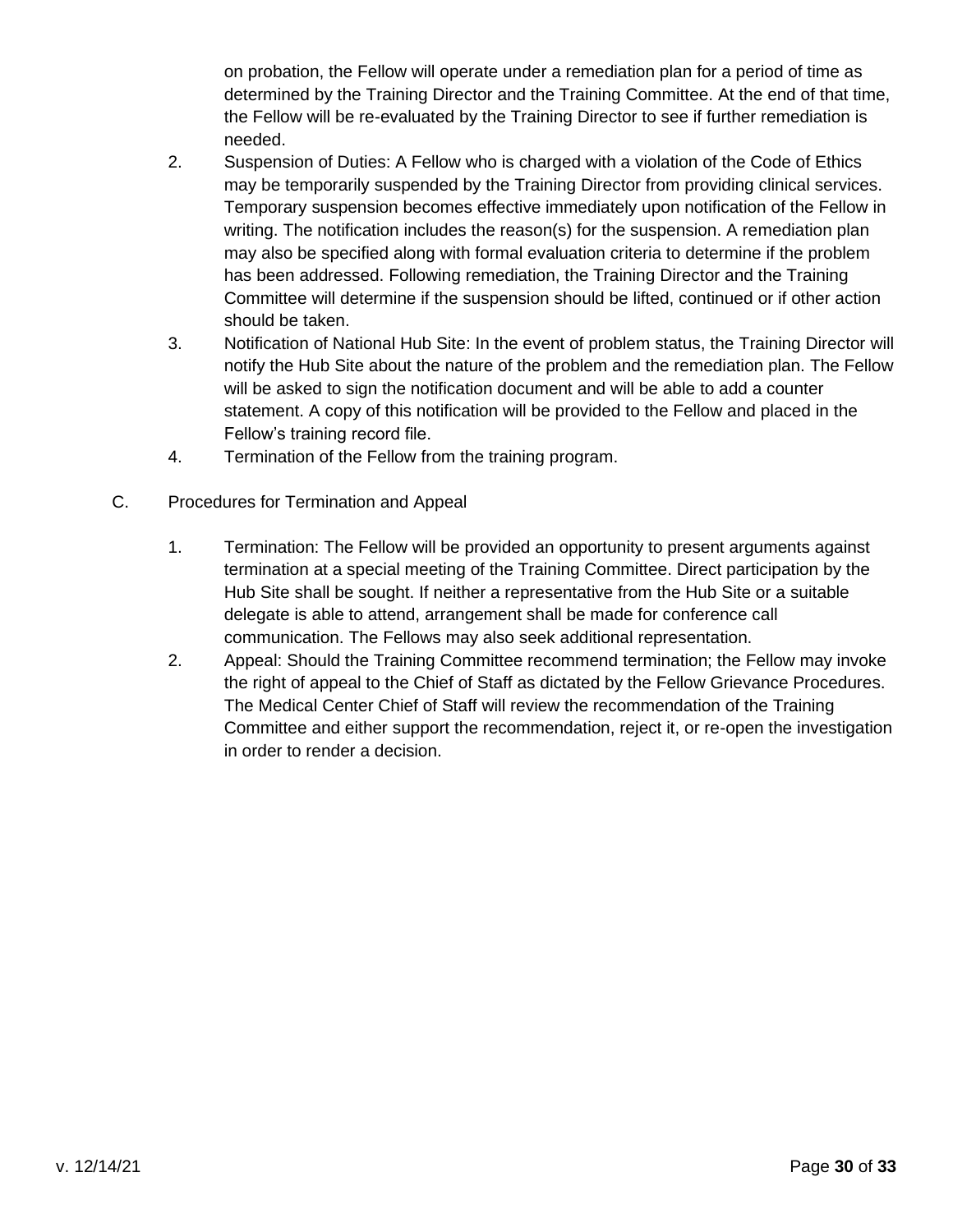## **Grievance Policy and Procedures**

- <span id="page-30-0"></span>1. It is the goal of the RM MIRECC Advanced Fellowship Program to provide an environment that creates congenial professional interactions between staff and Fellows that are based on mutual respect; however, it is possible that a situation will arise that leads a Fellow to present a grievance. The following procedures are designed to ensure that a grievance is resolved in a clear, timely and practical manner.
- 2. Causes for grievance could include, but are not limited to, exploitation, sexual harassment or discrimination, racial harassment or discrimination, religious harassment or discrimination, capricious or otherwise discriminatory treatment, unfair evaluation criteria, and inappropriate or inadequate supervision and training.
- 3. Causes for grievances should be addressed in the following steps:
	- a. The Fellow should make a reasonable effort to resolve the matter with the person(s) with whom the problem exists. This might include discussion with the individual in a dyad or with a sympathetic third person to act as an intermediary. When causes for grievance involve a member of the Training Faculty, the Fellow should notify the Training Director, even if the issue is resolved.
	- b. A situation might be too difficult for a Fellow to speak directly to the individual. In that instance, the Training Director should be involved to seek an informal resolution of the matter.
	- c. If both the previous two steps above fail to resolve the matter adequately, the Fellow can file a formal written grievance with the Training Director. This grievance should outline the problem and the actions taken to try and resolve it. The Training Director has the responsibility to investigate the grievance. The Training Director will communicate to the Training Committee and will involve the Training Committee in the investigation as warranted. Based upon the findings of the investigation by the Training Director (and Training Committee, if indicated), the Training Director will decide how to resolve the matter. In most instances, this decision will be made in consultation with the Training Committee.
	- d. If the grievance is against the Training Director, the Fellow can report the grievance to the designated ombudsperson entirely outside of the MIRECC chain of command, Dr. Aaron Murray-Swank. The ombudsperson will undertake the investigation of the matter and report back to the Training Committee.
	- e. If the Fellow is not satisfied with the Training Director's decision, they are encouraged to speak with the ombudsperson. Additionally, the matter can be appealed to the RMR Medical Center Chief of Staff who will review the complaint and decision and either support the decision, reject it, or re-open the investigation in order to render a decision.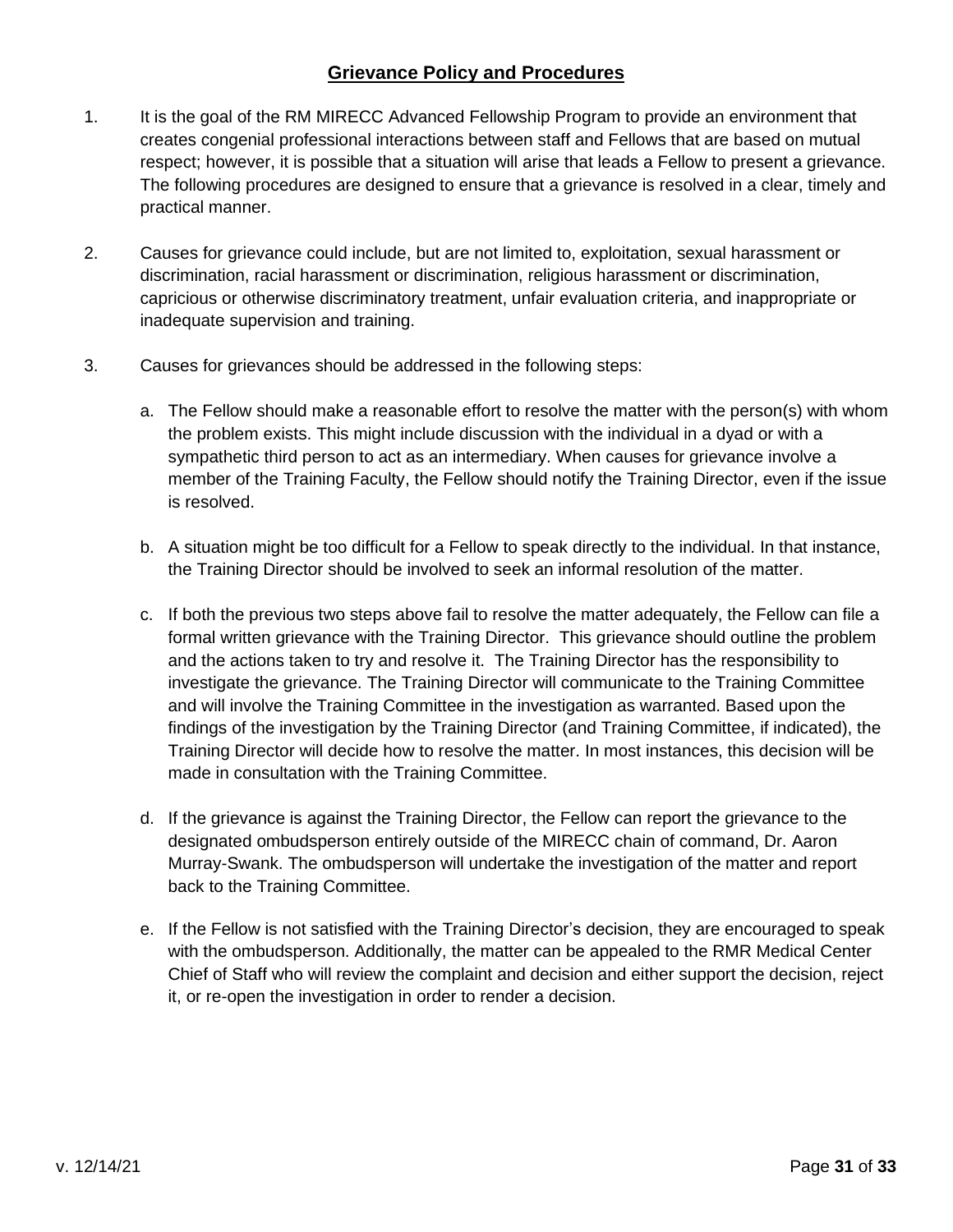## **Appendix A – Additional Resources**

## <span id="page-31-0"></span>**Information regarding VA benefits:**

VA website: [www.va.gov](http://www.va.gov/)

VA Locations: <https://www.va.gov/find-locations>

Federal benefits for Veterans and dependents: <http://benefits.va.gov/benefits/>

How to apply for VA health care: <https://www.1010ez.med.va.gov/sec/vha/1010ez/>

Information about VA services can also be obtained by phone: 1-800-827-1000

Health benefit information can be obtained at: 1-877-222-8387

## **Information about the military and the Veteran population:**

U.S. Military Rank Insignia: [U.S. Military Rank Insignia \(defense.gov\)](https://gcc02.safelinks.protection.outlook.com/?url=https%3A%2F%2Fwww.defense.gov%2FResources%2FInsignia%2F&data=04%7C01%7C%7C500a7701f4c7413beb7b08d9bf3a242f%7Ce95f1b23abaf45ee821db7ab251ab3bf%7C0%7C0%7C637751078692501037%7CUnknown%7CTWFpbGZsb3d8eyJWIjoiMC4wLjAwMDAiLCJQIjoiV2luMzIiLCJBTiI6Ik1haWwiLCJXVCI6Mn0%3D%7C3000&sdata=xUf%2BsZQyfgP%2B9hwTJI0KmReAWX83J3m7yOCzWVYrnjM%3D&reserved=0)

Military Enlisted Rank Structure: [https://www.military.com/hiring-veterans/resources/military-enlisted-rank](https://gcc02.safelinks.protection.outlook.com/?url=https%3A%2F%2Fwww.military.com%2Fhiring-veterans%2Fresources%2Fmilitary-enlisted-rank-structure.html&data=04%7C01%7C%7C500a7701f4c7413beb7b08d9bf3a242f%7Ce95f1b23abaf45ee821db7ab251ab3bf%7C0%7C0%7C637751078692501037%7CUnknown%7CTWFpbGZsb3d8eyJWIjoiMC4wLjAwMDAiLCJQIjoiV2luMzIiLCJBTiI6Ik1haWwiLCJXVCI6Mn0%3D%7C3000&sdata=1DKtqXY45ydyEBs9Q90UFm7YfCVzOvsi05XbFF8%2Bmh0%3D&reserved=0)[structure.html](https://gcc02.safelinks.protection.outlook.com/?url=https%3A%2F%2Fwww.military.com%2Fhiring-veterans%2Fresources%2Fmilitary-enlisted-rank-structure.html&data=04%7C01%7C%7C500a7701f4c7413beb7b08d9bf3a242f%7Ce95f1b23abaf45ee821db7ab251ab3bf%7C0%7C0%7C637751078692501037%7CUnknown%7CTWFpbGZsb3d8eyJWIjoiMC4wLjAwMDAiLCJQIjoiV2luMzIiLCJBTiI6Ik1haWwiLCJXVCI6Mn0%3D%7C3000&sdata=1DKtqXY45ydyEBs9Q90UFm7YfCVzOvsi05XbFF8%2Bmh0%3D&reserved=0)

Military Officer Rank Structure: [Military Officer Rank Structure | Military.com](https://gcc02.safelinks.protection.outlook.com/?url=https%3A%2F%2Fwww.military.com%2Fhiring-veterans%2Fresources%2Fmilitary-officer-rank-structure.html&data=04%7C01%7C%7C500a7701f4c7413beb7b08d9bf3a242f%7Ce95f1b23abaf45ee821db7ab251ab3bf%7C0%7C0%7C637751078692501037%7CUnknown%7CTWFpbGZsb3d8eyJWIjoiMC4wLjAwMDAiLCJQIjoiV2luMzIiLCJBTiI6Ik1haWwiLCJXVCI6Mn0%3D%7C3000&sdata=yh7FzCtteWz5nLUfVWvs8NWdvG26RubSqVRA8LUuZMg%3D&reserved=0)

Military Sexual Trauma: [www.mentalhealth.va.gov/msthome](https://gcc02.safelinks.protection.outlook.com/?url=http%3A%2F%2Fwww.mentalhealth.va.gov%2Fmsthome&data=04%7C01%7C%7Cd95056fe2bf0435607dd08d9bfe39bbc%7Ce95f1b23abaf45ee821db7ab251ab3bf%7C0%7C0%7C637751806545559510%7CUnknown%7CTWFpbGZsb3d8eyJWIjoiMC4wLjAwMDAiLCJQIjoiV2luMzIiLCJBTiI6Ik1haWwiLCJXVCI6Mn0%3D%7C3000&sdata=e4Izvz86GPK85f7ztz3Ja5J5jIhLR4nbf7csFZA2Qok%3D&reserved=0)

PTSD Screening Instruments: [https://www.ptsd.va.gov/professional/assessment/screens/index.asp](https://gcc02.safelinks.protection.outlook.com/?url=https%3A%2F%2Fwww.ptsd.va.gov%2Fprofessional%2Fassessment%2Fscreens%2Findex.asp&data=04%7C01%7C%7C8c01cd06721c4dac8ec808d9bf7d9acf%7Ce95f1b23abaf45ee821db7ab251ab3bf%7C0%7C0%7C637751368444038481%7CUnknown%7CTWFpbGZsb3d8eyJWIjoiMC4wLjAwMDAiLCJQIjoiV2luMzIiLCJBTiI6Ik1haWwiLCJXVCI6Mn0%3D%7C3000&sdata=EVCnw1tlWLL5akSAGG5FMbuBGGnmgM0Gg333RjdQiUQ%3D&reserved=0)

## **Extensive information about accessibility and disability:** (websites designed by Dr. Kenneth Pope)

[http://kpope.com](http://kpope.com/)

[http://catanddoghelp.com](http://catanddoghelp.com/)